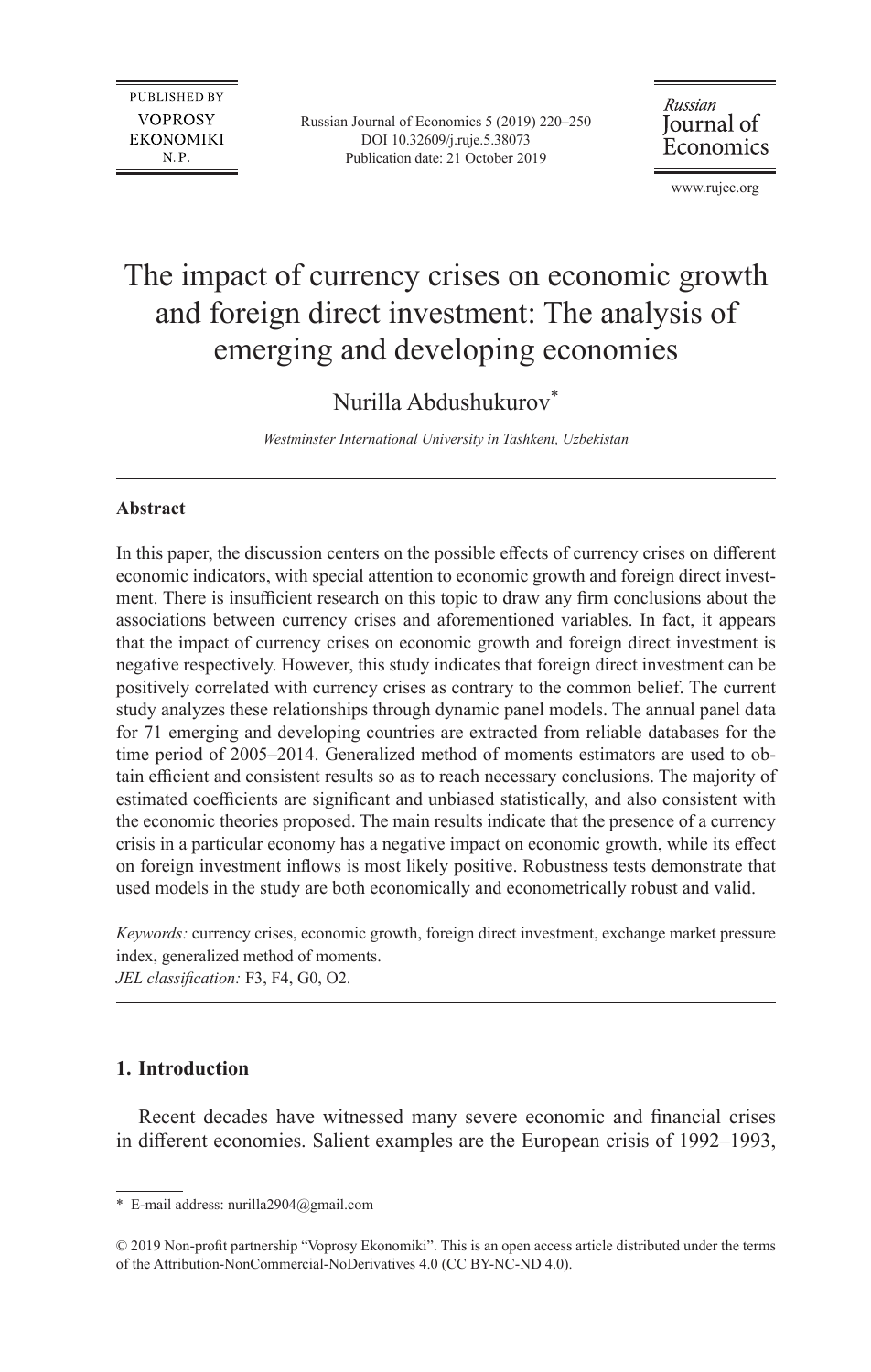the Latin American crisis of 1994–1995, the Asian crisis of 1997–1998, and the global financial crisis which took place during 2007–2009. The currency crisis is deemed as the most dangerous component of that kind of economic collapse. Speculative attacks along with bad economic policies are fundamental factors in the initiation of currency crises. In fact, currency crises have become a very widespread topic of political and academic debate with a great deal of discussions and sessions and numerous publications in recent times.

In order to investigate a portion of this complex topic in depth, this research paper tries to examine the main effects of currency crises on economic growth and foreign direct investment (FDI). Indeed, the detrimental impact of currency crises on economies so affected may have generated a prevailing view that the effect of currency crises on growth and FDI is negative. However, after having reviewed sufficient amount of literature, one can conclude that the reverse is possible in terms of FDI. Therefore, this investigation focuses on the main characteristics of currency crises, economic growth, and FDI, and tests the relationship among them by applying several methodologies within the framework of economic theories. It includes the review of related literature to represent a good theoretical and empirical framework, the application of reliable and relevant research methods and a thorough analysis of the case followed by the interpretation and evaluation of results obtained.

Specifically, this paper is composed of 6 sections. The first section gives a brief introduction on the topic and research objectives. Then, the literature concerning currency crises is discussed thoroughly in the second part. The next two sections provide detailed data description and econometric methodology correspondingly, where necessary statistics on data, expectations, and different estimation methods are explained deeply. The fifth section concentrates on the interpretation and evaluation of results achieved using several econometric tests and diagnostics. Concluding remarks on the whole analysis are made in the last part, including policy implications and recommendations for further additional research.

# **2. Theoretical background and empirical evidence**

There is no precise definition of currency crises in the existing terminology database and that limitation can create certain misapprehensions. This pertains not only to common policy debates but also to both theoretical and analytical works of several researchers. A brief overview of theoretical literature can induce a researcher to distinguish a currency crisis from a more general category of financial crisis, and some other similar concepts such as balance of payments crisis**.** The concept of a financial crisis appears to be the broadest, encompassing all kinds of instability associated with financial and monetary systems. A balance of payment crisis is a structural imbalance between a deficit in a current account, and a capital and financial account, that after depleting foreign reserves gives rise to a crisis in the national currency. Most literature indicates that these two notions are synonymous. Indeed, many theories have been proposed to investigate the phenomenon of a currency crisis. One can distinguish three generations of theoretical models of currency crises. The first-generation models were raised after balance-of-payment crises in Argentina, Chile, and Mexico occurred between the time period of 1970 and 1980. The Exchange Rate Mechanism (ERM) crisis in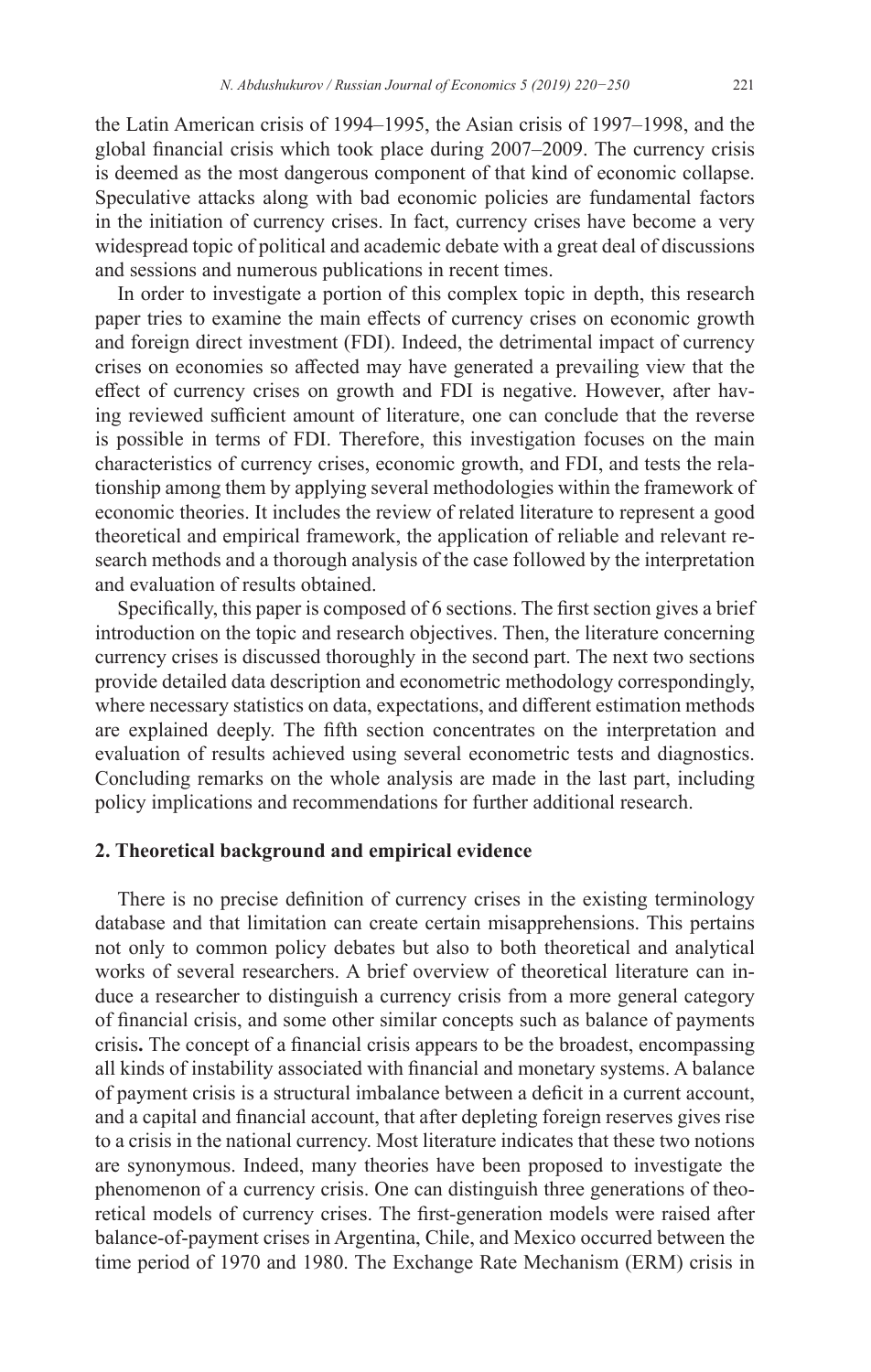1992 and the Mexican crisis of 1994–1995 acted as a stimulus for developing the second-generation models. Last but not least, first attempts to construct the thirdgeneration models were initiated after the Asian crisis that took place between 1997 and 1998 (Dabrowski, 2002).

# *2.1. The models of currency crises*

# *2.1.1. First-generation models*

Salant and Henderson (1978) developed the first clear description of currency crises in terms of speculative attacks occurring in commodity markets. They maintained that government efforts to control the prices of gold spurred such attacks. Moreover, they propose that defensive strategies in which authorities use resource stockpiles in order to stabilize prices result in speculative attacks that deplete stocks ultimately. Correspondingly, they refer to the conventional theory of "Hotelling's model" and adjust that model to certain defining characteristics of the gold market, with agents expecting an auction of a supplementary reserve of gold at a specified time (Salant and Henderson, 1978). The main assumptions of the Salant–Henderson model are summarized in Table A1 in Appendix A.

In 1979, Krugman adjusted the Salant–Henderson model for the foreign exchange market so as to take into account the case of a government that utilizes its stock of foreign exchange reserves for exchange rate stabilization. His model applies to a small open economy whose citizens have rational expectations and consume a single tradable good of a fixed domestic supply. No private banks operate in a country and the sum of domestic credit issued by the central banks and the domestic-currency value of foreign reserves upheld by the central bank, which earn no interest, is equal to total money supply (Dabrowski, 2002). According to the Krugman model, an economy with a currency crisis problem undergoes three stages: initially, a period of gradually diminishing reserves; then, a sudden speculative attack; and finally, a post-crisis period during which the currency steadily depreciates. Krugman's analysis suggests that currency crises are an inevitable consequence of the maximizing behavior by investors which evolve from balance of payment problems under certain conditions and involve massive speculative attacks (Krugman, 1979). The assumptions of the Krugman model are represented in Table A2 in Appendix A.

The Krugman model further was simplified and extended by Flood and Garber. In 1984, they developed a log-linear generalization of Krugman's thoughts that allowed them to explicitly originate the timing of the balance of payment crisis under diverse assumptions relating to the driving forces of the post-collapse exchange rate regime. Flood and Garber present the idea of a shadow floating exchange rate and scrutinize whether the timing of the collapse is based totally on market fundamentals or based partly on arbitrary speculative behavior. They reach a conclusion that since arbitrary speculative behavior can also trigger the causal and uncertain timing of a fixed exchange rate regime collapse, the traditional propeg hypothesis that floating exchange rates may be conditional on arbitrary speculative variations, indeed, fails. Likewise, setting the fixed exchange rate simply masks but does not remove the economic impact of speculative behavior (Flood and Garber, 1984). This model, in fact, has become the standard model among the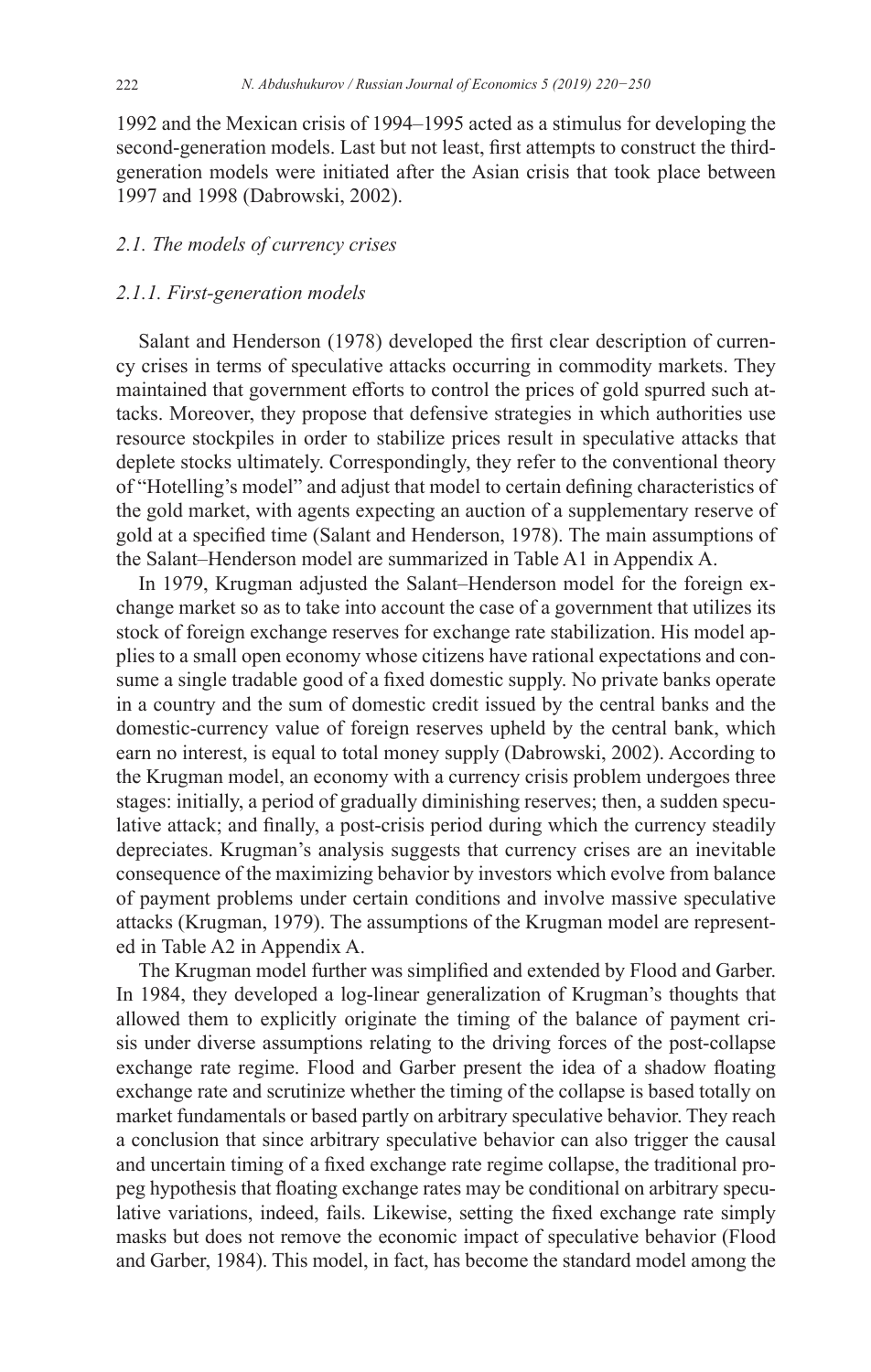first generation models due to its simplified assumptions and convenient linearized form. The assumptions of the model are given in Table A3 in Appendix A.

#### *2.1.2. Second-generation models*

First-generation models assume that agents have rational expectations and perfect foresight, whereas governmental behavior is supposed to be purely static. These extreme assumptions with regard to agents' and government's behavior appear to be unrealistic in many cases. Thus, due to the insufficiency of first-generation models, it was required to have a new model that could explain currency crises adequately. That model was introduced by Obstfeld in 1994 as the second-generation model addressing the shortcomings of the first-generation models. The Obstfeld model requires three elements: a reason for governments to abandon its exchange rate peg, a reason to defend it, and the increasing cost of defending the current regime when its collapse is predicted or self-fulfilled. In order for speculators to attack the exchange rate regime, there should be something dangerously fixed in the domestic economy. A speculative attack may be successful even if the position of fiscal and monetary policy does not contradict the level of the exchange rate. Therefore, there must be an inducement for the government to devalue its currency so as to seek a more expansionary domestic policy in spite of high political costs. Once speculators recognize that inducement and identify a moment that is likely to cause a shift in monetary policy, they will start attacking the reserves. Hence, the logic of the second-generation model stems from the fact that as the market believes that it will eventually fail, defending exchange rate parity can be relatively costly (by means of higher interest rates). Consequently, either an anticipated future deterioration in fundamentals or purely self-fulfilling foresight acts as a trigger for a speculative attack on domestic currency to develop (Obstfeld, 1994). The main assumptions of the model are summarized in Table A4 in Appendix A.

#### *2.1.3. Third-generation models*

The Asian crisis of 1997–1998 aroused renewed interest in the origins and repercussions of currency crises. Even the first- and second-generation models failed to explain them accurately and in detail. In such a manner, the third-generation modeling was developed by Corsetti, Pesenti and Roubini in 1998. In fact, the third-generation model mainly concentrates on microeconomic weaknesses such as moral hazard and subsequent over-borrowing, which may cause speculative attacks against the current exchange rate regimes. In general, moral hazards create a series of events beginning with a credit expansion and ending in unsustainable current account deficits. The dynamics of the crisis indicate that there is a significant association between a currency crisis and a financial crisis, as the government is ready to defend the peg only if this policy is consistent with the solvency constraint, emphasizing that the amount of reserves devoted to the defense is limited. Thus, if reserves hit the threshold that causes a financial crisis, the government requires mobilizing resources to finance its financial assistance plans. Overall, this model tries to take into consideration both multiple equilibriums and fundamental factors in market behavior (Corsetti et al., 1998a, 1998b). The assumptions of this model are represented in Table A5 in Appendix A.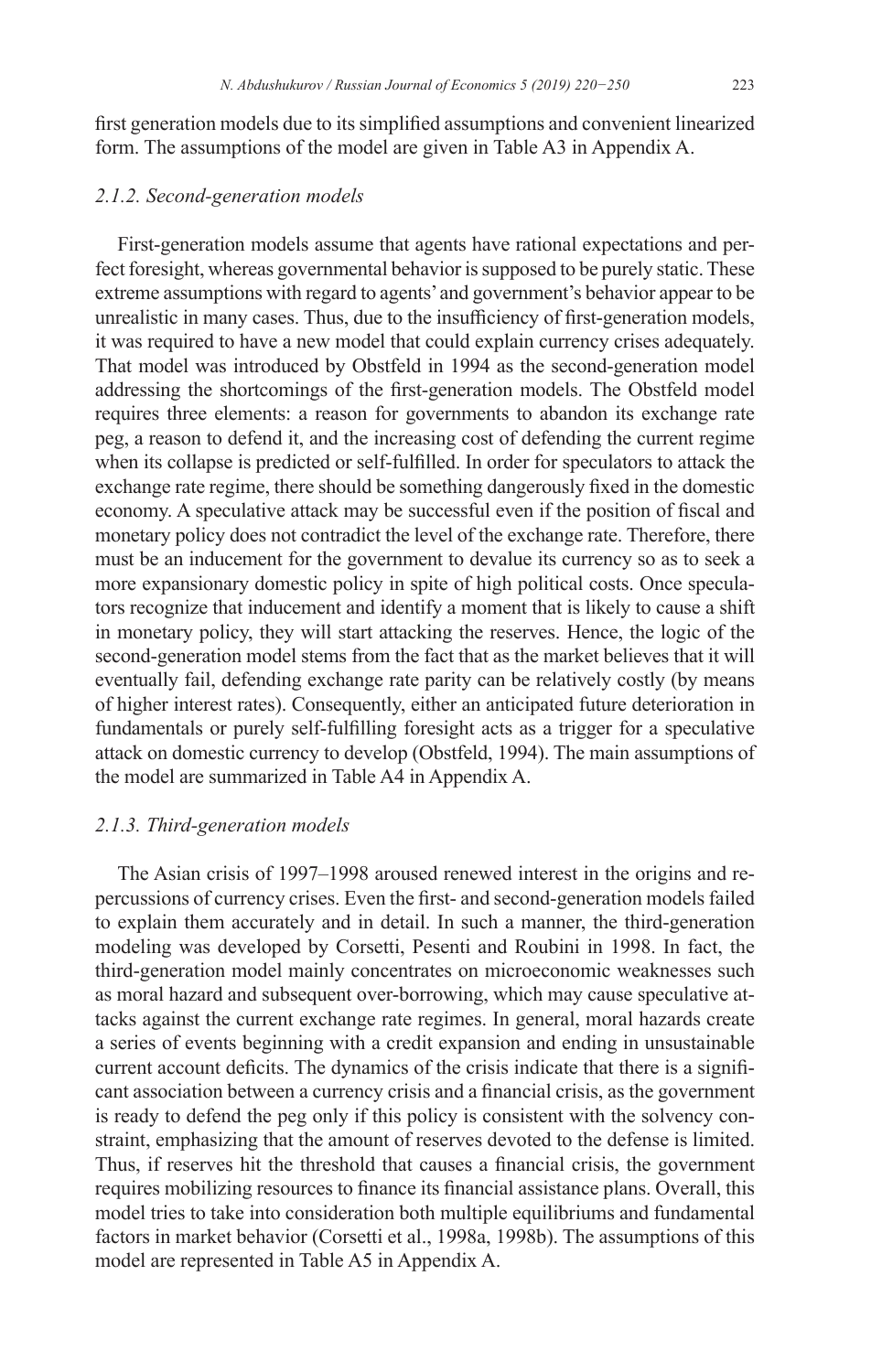### *2.2. Empirical findings*

Over the decades, a large number of researchers have investigated currency crises by looking at their major causes and consequences, or analyzed these downfalls on the basis of diverse theoretical models. However, there is limited literature specifically examining the impact of currency crises on economic growth and FDI. Therefore, relevant works related to currency crises are discussed in this section to reach necessary theoretical conclusions eventually.

Bernd Schnatz (2000) examines the role of macroeconomic fundamentals on the occurrence of speculative attacks along with currency crises. He focuses on a wide-ranging sample of 26 emerging market economies and analyzes different macroeconomic variables in tranquil pre-crisis periods. His findings support the view that several macroeconomic fundamentals can increase the vulnerability of a specific country's currency to speculative attacks and then lead to a currency crisis in the end.

Alves et al. (2004) represent a critical review of theoretical models of currency crises and introduce a post-Keynesian approach to speculators' behavior and instability of the financial system. They analyze the Brazilian currency crisis of 1998–1999 within the framework of their new approach. They conclude that the entire range of disruptive outcomes stemming from the speculative behavior in these global financial markets will be only eradicated if there is an institution able to stimulate efficient economic growth and prevent capital volatility along with market price instability.

Similarly, the neo-Keynesian framework is used by Pourshahabi and Dahmardeh (2015) to analyze the impact of economic sanctions and speculative attacks on the development of currency crises in the case of the Iranian economy. Researchers introduce a new model of currency crises within the framework of neo-Keynesian perspectives and estimate this model using the Canonical co-integration regression approach. The results show that both speculative attacks and sanctions have a positive and highly significant impact on currency crises.

In fact, there are several methods to withstand speculative attacks and currency crises. In this manner, monetary authorities play a fundamental role with their crisis management strategies. Central banks have two choices to fulfill: either influence exchange rates by intervening in the foreign exchange market or just refrain from taking defensive actions. If central banks decide to intervene, this may lead to both positive and negative consequences. The empirical analysis of Erler et al. (2014) reveals that central banks can reduce the costs of currency crises by taking two countermeasures: a successful defense and an immediate depreciation. In this case, it is highly likely that central banks will be able to offset the effects of speculative attacks without any negative repercussions. However, this intervention may result in an unsuccessful defense too, which is associated with high economic costs such as output loss of at least 5% (Erler et al., 2014).

According to conservative beliefs, high interest rates are a key to defend currencies under speculative attacks. This posits that monetary authorities can make it too costly for speculators to take short positions in the attacked currency by raising interest rates high enough. This method also helps to maintain a fixed exchange rate. By contrast, it might be convincingly argued that these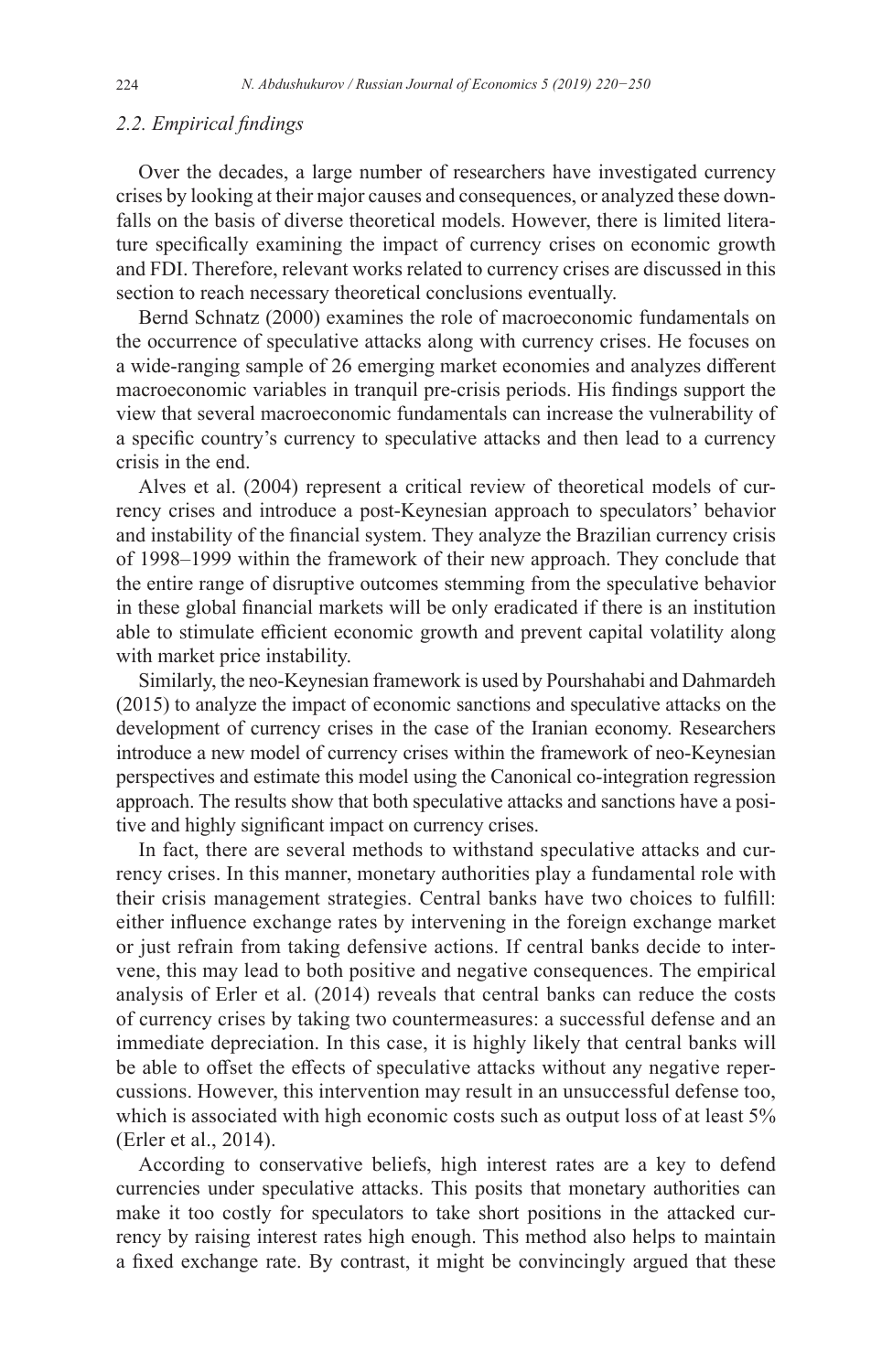hypotheses lack systematic empirical evidence. Kraay (2003), in his research paper, examines the role of high interest rates during the currency crisis period. Based on evidence derived from a large sample of speculative attacks in both developing and developed countries, he concludes that high interest rates do not defend currencies during speculative attacks. The results indicate that there is not sufficient evidence to show the systematic relationship between interest rates and the outcomes of speculative attacks (Kraay, 2003). If monetary authorities decide not to raise the interest rates too high, the exchange rate must be devalued by a certain amount. Thus, they face a tradeoff between the costs of devaluation and the costs of fixed exchange rate defense. Devaluations have negative effects on the government's political strength and monetary credibility. Meanwhile, defending the exchange rate peg is also costly, since the required monetary contraction depresses economic growth and investment (Walter, 2007).

One of the main assumptions of the third-generation model is the possibility of currency crises to pass from one country to another contagiously. In fact, very little theoretical literature has scrutinized the contagion effect of a currency crisis across countries. Eichengreen et al. (1996) provide one of the first tests for the existence of contagious currency crises in the real world. They analyze 20 industrial economies using a panel of quarterly political and macroeconomic data from 1959 to 1993. Due to complexity in identifying currency crises just by considering devaluations or revaluations, the authors construct a model including a measure of currency crises (exchange market pressure) which is obtained by a weighted average of interest rate changes, exchange rate changes, and changes in international reserves. Their empirical estimation indicates that the spread of a currency crisis across countries raises the likelihood of a speculative attack on the domestic currency by 8%, even considering diverse economic and political factors (Eichengreen et al., 1996).

Gunsel et al. (2010) also use an index of exchange market pressure as proxy for currency crises in their empirical analysis to study the association between currency crises and economic fundamentals. They analyze four different groups of economies for the period of 1991–2006. The results show that increases in real interest rates, growth rate of GDP and inflation rates are positively and significantly related with the possibility of currency crises (Gunsel et al., 2010).

Generally, a deeper insight into the crisis literature could incorporate the following categories of crisis costs: (1) fiscal costs resulting from devaluation and high interest rates; (2) the need to restructure monetary organizations and some big companies; (3) costs regarding lost economic growth; (4) social costs related to a drop in real incomes, unemployment, poor health and living conditions, poverty and so forth; (5) political costs (Blaszkiewicz and Paczynski, 2001). Indeed, it is too difficult to measure these issues empirically and compare the consequences with other countries. However, Blaszkiewicz and Paczynski (2001) try to make comparative analyses of different crisis effects by investigating a sample of 41 countries, paying special attention to the transition economies of the former Soviet Union and Eastern Europe. These researchers examine the behavior of several macroeconomic indicators in the pre- and post-crisis periods and describe their positive and negative consequences overall. Specifically, all the countries sampled suffer from continuous imbalances in their current accounts prior to the crises. The effect of currency crises on trade balance turns to be positive in some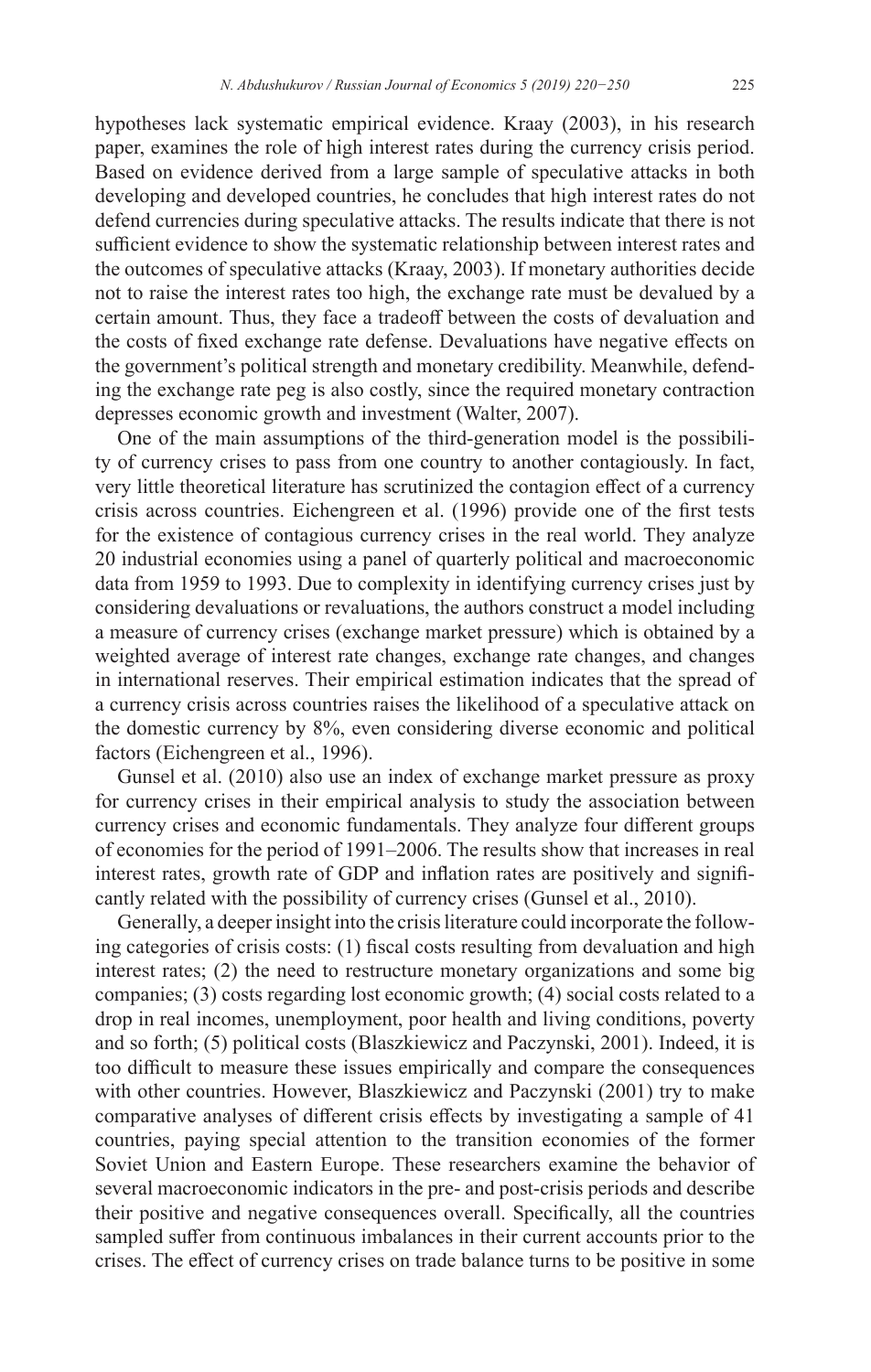countries after the crisis periods. The net capital inflows, portfolio and foreign direct investments remain repressed during and after the crises periods, remaining below the pre-crises levels. The study indicates that social and economic costs of currency crises are manifested in terms of higher inflation, high output loss, lower real wages, higher unemployment, and higher debt burden (cited in Dabrowski, 2002).

Mete Feridun (2007) analyzes the Mexican Peso crisis of 1994–1995 and identifies the factors behind this collapse. His empirical analysis is based on a probit model including 20 monthly macroeconomic, financial, and political indicators for the period of 1970–1995. The results show that foreign exchange reserves, political instability, national savings, ratio of FDI to GDP, ratio of domestic credit to GDP, lending and deposit rate spread are statistically significant, even though most of them do not indicate the expected signs. Estimated signs of real exchange rate, import growth, stock prices, political instability, real interest rate, GDP per capita, and foreign exchange reserves are in line with the expected ones. Overall, he concludes that the Mexican Peso crisis of 1994–1995 stemmed from incorporated microeconomic and macroeconomic factors.

Another empirical analysis on currency crises is conducted by Frankel and Rose (1996). They use a panel data of numerous economic variables from 1971 to 1992 for a sample of more than 100 developing countries. The prime objective of their research is to identify the variables that can help to predict currency crises much more accurately. In their paper, the authors define a crisis as a marked change of the nominal exchange rate (no less than 25%) and also as a considerable acceleration in the rate of change of the nominal depreciation rate (surpassing the previous year's change by at least 10%). Statistically significant variables in their test were output growth, the total debt burden, foreign interest rates, and the rate of change of credit. Investigation results show that the mixture of high indebtedness with a rise in foreign interest rates appears to be a road to currency crises. Nearly all composition variables in the test indicate the expected signs and are statistically significant when considered one by one (Frankel and Rose, 1996).

Hutchison and Noy (2002) investigate the effects of currency crises on output growth in emerging market economies using panel data for the period of 1975– 1997. Their findings support the idea that currency crises in emerging economies are commonly related to a sharp decline in economic growth. Severe pressure on the currency as a result of considerable losses in foreign reserves or a sharp devaluation does not allow the economy to progress. Results show that a currency crisis depresses output in the region of 5%–8% over the course of two years following the crisis and growth begins to recover in the third year thereafter (Hutchison and Noy, 2002). Growth performance after a currency crisis and current account reversals appears to be better in more open economies and in nations whose real exchange rate was less overvalued before the collapse. In fact, median growth after the current account imbalances and currency crises will be roughly the same as prior to the slowdown (Milesi-Ferretti and Razin, 1998).

Despite the detrimental impact of currency crises on diverse economic and financial variables, a sufficient amount of literature indicates that certain variables could be unaffected or even positive. Based on their research, Fernandez-Arias and Hausmann (2001) suggest that FDI is not vulnerable to currency crises. They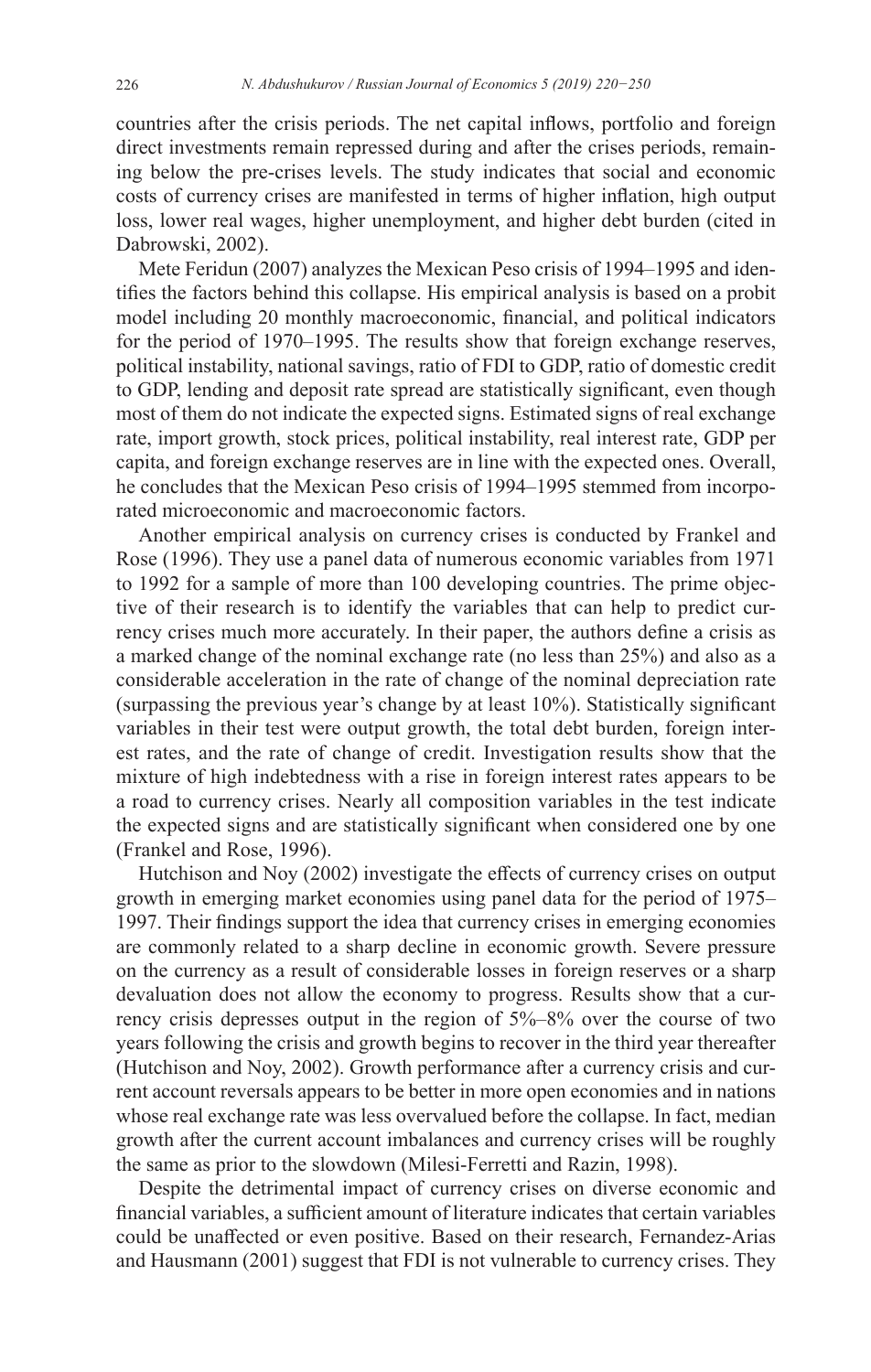analyze the impact of the composition of capital flows on the possibility of crises in a sample of 170 economies. The study reaches a conclusion that non-FDI flows are exposed to currency crises, whereas FDI is neutral (Soliman, 2005).

Furthermore, Mohamed Soliman (2005) tests the effects of a currency crisis on FDI in 21 emerging economies using data from 1983 to 2000. His findings show that there appears to be a nonnegative relationship between currency crises and FDI, contrary to common belief. The results show that a currency crisis may in fact increase FDI activity in the affected economy since it results in an expansion in the number of associates and a lagged increase in associate sales. His investigation emphasizes the steady nature of FDI in relation to other types of international capital flows and as a safe means of financing for emerging market economies.

In 1997, there was a breakdown in the financial markets of certain East Asian economies. Portfolio equity investment and net private foreign bank lending were estimated to be negative in 1997 for the group of countries most affected by the crisis: Malaysia, Republic of Korea, Thailand, Philippines and Indonesia. Nevertheless, whereas large quantities of short-term capital left these countries, FDI inflows kept on being positive and continued to add to the existing FDI stock. In fact, FDI inflows in 1997 to the five most affected countries remained at a level similar to that of 1996 (UNCTAD, 1998). In the report of United Nations Conference on Trade and Development 1998, the implications of the crises for inward FDI into the affected economies are examined by means of changes resulting from the crises. It then addresses the consequences of the crises for outward FDI from the countries of the region and inward FDI to developing economies not directly affected by the crises. The findings underline that crises actually create opportunities for FDI activity, particularly for asset- and efficiency-seeking FDI activities in terms of devaluation-driven cost gains and cheaper assets (UNCTAD, 1998).

To summarize the literature review, a priori, one should expect a negative association between currency crises and economic growth, while the impact of currency crises on FDI is most likely positive, ceteris paribus.

# **3. Data**

This paper uses annual panel data of different economic and financial variables to explore the effects of currency crises on economic growth and FDI. The data are obtained from reliable databases such as World Bank Development Indicators<sup>1</sup> (WDI), Penn World Tables 9.0<sup>2</sup> (PWT) and International Monetary Fund<sup>3</sup> (IMF). The study period comprises the span of 10 years, from  $2005$ to 2014 inclusively. The sample in the analysis consists of 71 emerging and developing economies. Countries are identified based on IMF (2012) and are selected according to the data availability and also detected cases of currency crises and speculative attacks in the previous periods. Table B1 in Appendix B provides the list of countries in this sample. The following variables are used in this analysis (Table 1).

 $^{\rm 1}$ <https://datacatalog.worldbank.org/dataset/world-development-indicators>

<sup>2</sup> <https://www.rug.nl/ggdc/productivity/pwt/>

<sup>3</sup> <https://www.imf.org/en/Data>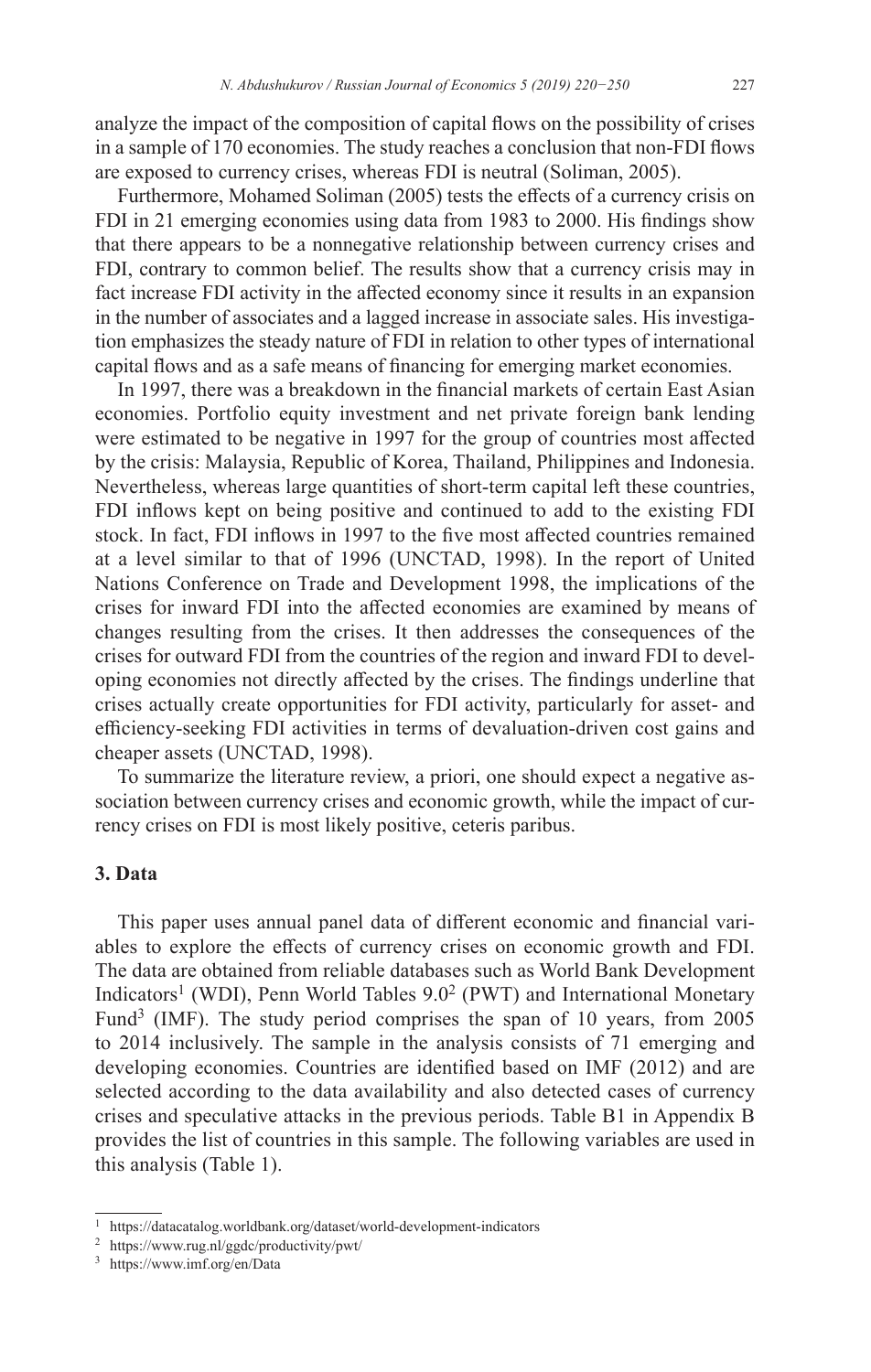| Variables                                  | Measurement                                                           | Abbreviation      |
|--------------------------------------------|-----------------------------------------------------------------------|-------------------|
| Economic growth                            | GDP per capita growth (annual %)                                      | <b>EconGrowth</b> |
| <b>FDI</b>                                 | FDI, net inflows (% of GDP)                                           | FDI.              |
| Currency crisis                            | Exchange market pressure index                                        | <b>CCrisis</b>    |
| Labor productivity                         | Human capital index                                                   | LaborPro          |
| Physical capital                           | Gross capital formation (% of GDP)                                    | PhysCap           |
| Population growth                          | Population growth (annual %)                                          | PopGrowth         |
| Trade openness                             | Trade (% of GDP)                                                      | TradeOp           |
| Life expectancy                            | Life expectancy at birth, total (years)                               | LifeExp           |
| Infrastructure                             | Mobile cellular subscriptions (per 100 people)                        | Infrastr          |
| Household final consumption<br>expenditure | Household final consumption expenditure (%<br>of GDP)                 | HouseFCE          |
| Economic stability                         | Inflation (GDP deflator %)                                            | EconStab          |
| Labor force                                | Labor force participation rate (% of total<br>population ages $15+$ ) | LaborForce        |

**Table 1**

Economic variables and their proxies.

Descriptive statistics for the aforementioned variables are given in Table B2 in Appendix B. In fact, the panel data are balanced and include only a small number of missing observations for certain countries.

#### *3.1. Dependent variables*

Economic growth is a crucial variable in this investigation. It is measured by the growth rate of GDP per capita. This indicator is available on the WDI database.

FDI is another important variable that should be analyzed. It is directly observable at the WDI and IMF databases.

In fact, this analysis estimates two separate models to examine the impact of currency crises on economic growth and FDI. They can be expressed as follows:

#### **Model 1:**

*EconGrowth* = *f*(*LaborPro, PhysCap, PopGrowth, TradeOp, LifeExp, FDI, CCrisis*), (1)

# **Model 2:**

*FDI* = *f*(*EconGrowth, TradeOp, Infrastr, HouseFCE, EconStab, LaborForce, CCrisis*). (2)

In the first model, economic growth is used as a dependent variable while FDI is explanatory, respectively. The reverse is then applied in the second model. This technique is realistic, since there is a clear positive association between economic growth and FDI. Indeed, rapidly growing economies attract more foreign investors and afford them better opportunities to make higher profits. Besides, the higher the FDI, the higher the GDP and thus economic growth.

Tables B3–B4 in Appendix B demonstrate the correlation matrices for both models separately. It is evident that there is almost no multicollinearity among explanatory variables and that feature enhances the consistency of the ongoing study.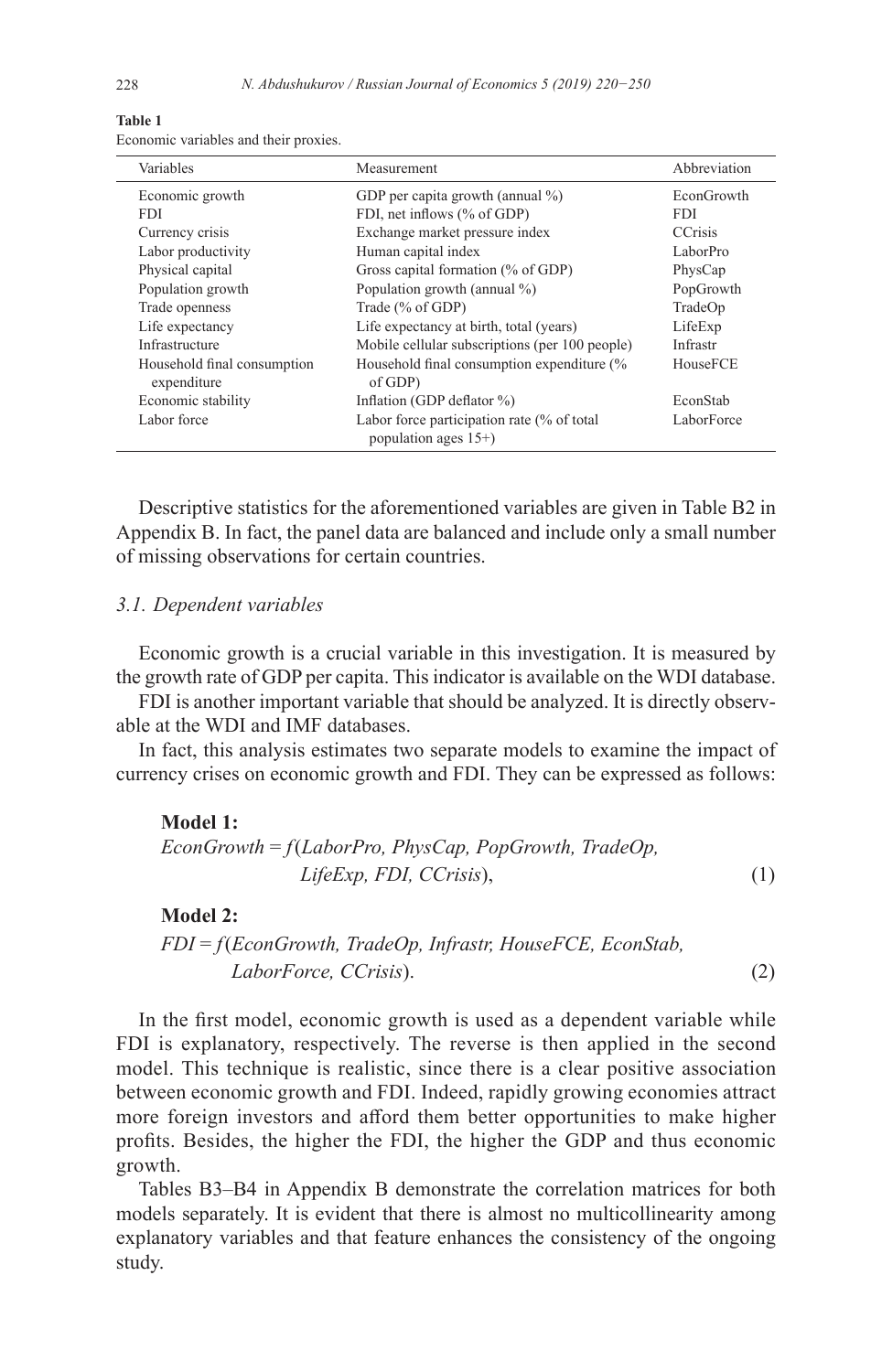# *3.2. Control variables*

This study examines the impact of currency crises on economic growth by estimating a model which is based on neoclassical growth theories. In fact, the classic Solow growth model is applied and extended using the research paper of Upreti (2015) in this analysis. In addition, the academic papers of Demirhan and Masca (2008), Phung (2017), and O'Meara (2015) are used to construct a model to test the impact of currency crises on FDI.

As proxy for labor productivity, human capital index is used in the study. Lucas (1988) highlights that human capital is a key determinant of economic growth and it can be defined as knowledge, skills and competencies embodied in individuals that promote economic and social well-being. He states that a positive relationship exists between GDP per capita and human capital and they enable each other to decrease or increase correspondingly under the steady state equilibrium. Thereby, the expected sign for this control variable is positive.

Gross capital formation is a good proxy for physical capital indeed. As Mankiw (2009) emphasized, increases in capital formation result in higher economic growth and, in turn, the higher the economic growth, the higher the gross capital formation too. Thus, it is likely that the relationship between economic growth and gross capital formation is positive.

Actually, most academic works reveal that low rates of population growth are beneficial for economies. This is because rapid population growth reduces the magnitudes of both physical and human capital per worker, and it raises investment rates too. This ultimately depresses GDP per capita or economic growth overall (Eicher et al., 2009). Apparently, population growth is negatively linked to economic growth.

When the economy is more open to international trade rather than being closed, this can accelerate the growth rate of the economy substantially (Eicher et al., 2009). Moreover, a range of surveys propound the perception that open economies encourage more foreign investments too. Thus, the rate of trade openness is used in the current investigation. It is measured by the sum of exports and imports as shares of GDP. Undeniably, the expected sign is positive with regard to both economic growth and FDI.

Higher life expectancy rates indicate that the country concerned has provided good living conditions for its citizens by means of a better healthcare system, ease of access to medical assistance, promoting a healthy lifestyle and so forth. These facilities and living environments are the main indicators of economic growth (Upreti, 2015). However, according to Acemoglu and Johnson (2007), the increase in life expectancy results in marginal growth in aggregate incomes, but principally initiates faster population growth, and thus has a negative impact on GDP per capita overall. Therefore, there is either positive or negative association between economic growth and life expectancy.

As Jordaan (2004) stated, in cases where basic structures and facilities necessary for a society to operate smoothly are well-developed and of high quality, then there is an increase in the productivity potential of investments in a country and consequently it stimulates FDI flows into the economy. Therefore, the predicted sign for infrastructure is positive in relation to FDI. As proxy for infrastructure capability, mobile cellular subscriptions variable is used in this analysis.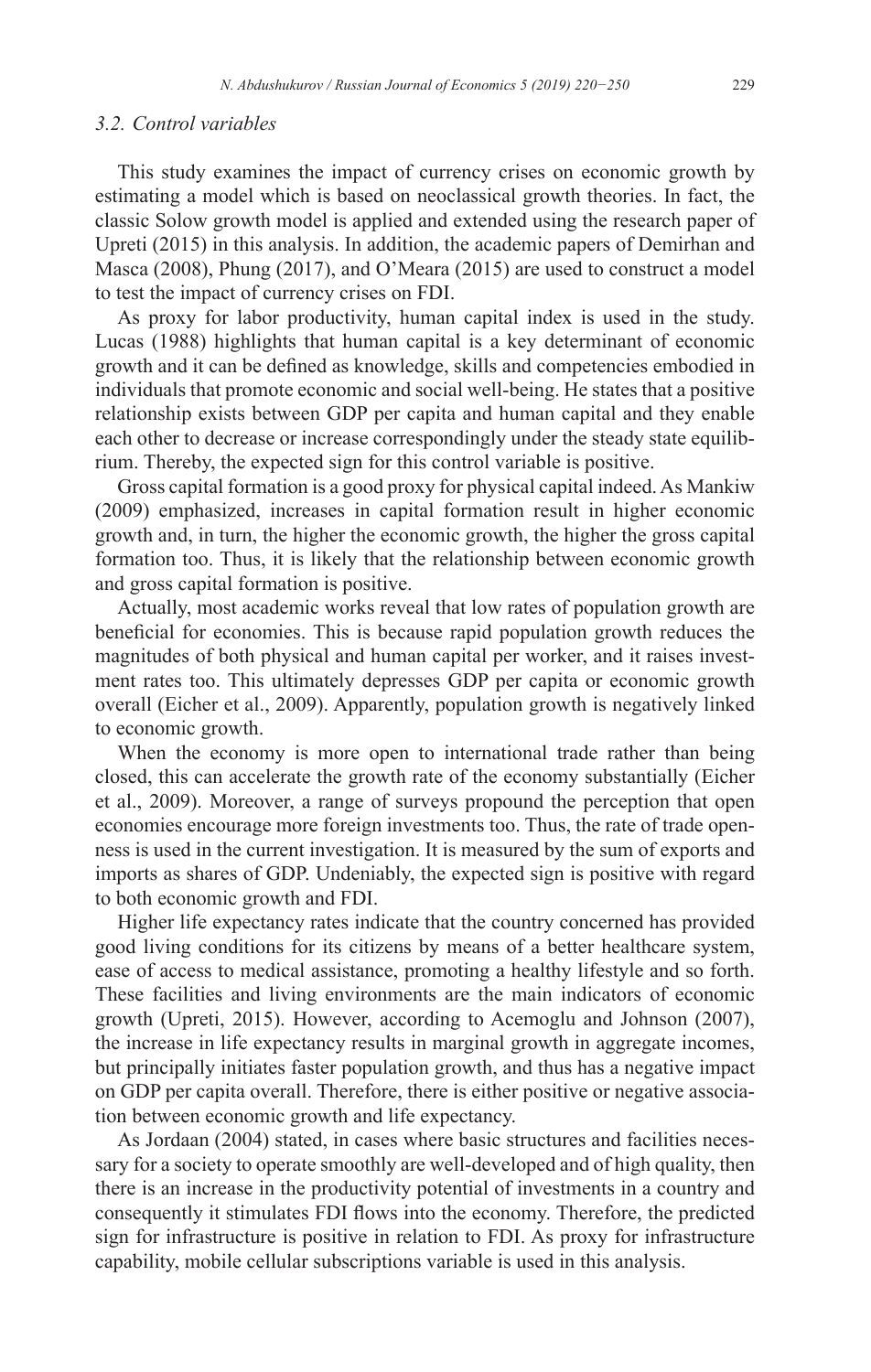Foreign investors may think about aggregate demand as an essential precondition for founding an enterprise in a different country. Household final consumption expenditure could be a good proxy for aggregate demand. It measures the market value of all goods and services purchased by households at a particular time. As long as consumption of households is high, it is highly likely that invested money to establish a company in that country will bring high returns eventually (O'Meara, 2015). Thereby, there is a clear positive relationship between household final consumption expenditure and FDI.

Also, investors are attracted to countries that can provide them with a cheaper labor force and other immobile production factors. This can be measured by labor force participation rate in a country. Thereby, the possible correlation between FDI and labor force is positive (Phung, 2017).

In fact, the inflation rate is an ideal indicator of economic stability in a particular country. Low rates of inflation are effective in attracting FDI inflows to the country and therefore, the predicted sign for inflation rate is negative with reference to FDI (Demirhan and Masca, 2008).

The data for labor productivity is obtained from the PWT database, while all the necessary statistics for population growth, gross capital formation, trade openness, life expectancy, infrastructure, household final consumption expenditure, labor force, and inflation rate are extracted from the WDI database.

#### *3.3. Measuring the currency crisis*

Currency crises cannot be easily identified with actual devaluations, revaluations and cases in which the domestic currency is floated, since speculative attacks are not always successful. Besides, governments continuously adopt remedial strategies to prevent any kind of attacks and collapses. Eichengreen et al. (1995, 1996) conducted one of the first tests to determine speculative attacks and currency crises. They used the index of speculative pressure to identify currency crises in a particular country. As a measure of speculative pressure, they calculated a weighted average of foreign reserve changes, exchange rate changes, and interest rate changes.

$$
EMPI_{c,t} = (\alpha \times {}^{00}\Delta e_{c,t}) + (\beta \times \Delta (i_{c,t} - i_{d,t})) - (\gamma \times ({}^{00}\Delta r_{c,t} - {}^{00}\Delta r_{d,t})),
$$
 (3)

where *e* denotes the nominal exchange rate; *i* denotes short-term interest rates; *r* denotes foreign exchange reserves; *c* and *d* refer to country under investigation and different anchor country; and *α*, *β* and *γ* are weights. Weights are calculated as the inverses of standard deviations of the corresponding variables.

There are several other methods of constructing an exchange market pressure index. For instance, the index of Kaminsky et al. (1998, 1999) can be expressed as follows:

$$
EMPI_{c,t} = \frac{\Delta e_{c,t}}{e_{c,t}} - \frac{\delta_e}{\delta_r} \times \frac{\Delta r_{c,t}}{r_{c,t}} + \frac{\delta_e}{\delta_i} \times \Delta i_{c,t},
$$
\n(4)

where *e* is the units of country *c*'s currency per US dollars at time *t*; *r* refers to international reserves; *i* is the nominal interest rate for country *c* in period *t*; and *δ*s are corresponding standard deviations.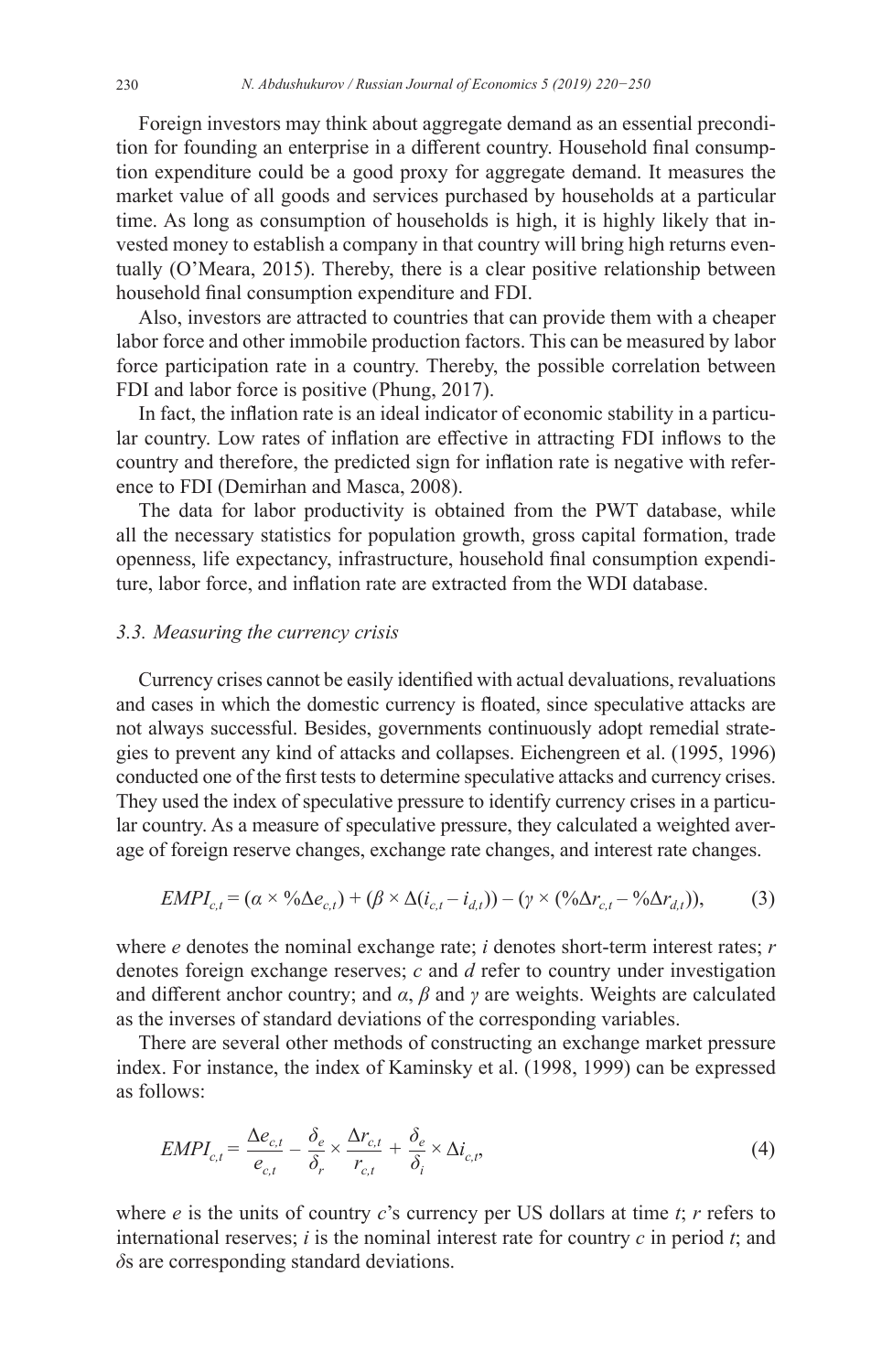Bird and Mandilaras (2006) proposed one of the simplified versions of calculating EMPI:

$$
EMPI_{c,t} = \alpha \times \Delta e_{c,t} - \beta \times \Delta r_{c,t} + \gamma \times \Delta i_{c,t},
$$
\n<sup>(5)</sup>

where  $e$  is the exchange rate;  $r$  is the level of reserve assets; and  $i$  is the shortterm interest rate. However, there is no consensus on the weights *α*, *β*, *γ* of each component.

This study uses the modern approach of calculating EMPI which is a modified version of Eichengreen et al. (1995, 1996) formula. It is extracted from the work of Pontines and Siregar (2008) and can be expressed as follows:

$$
EMPI_{c,t} = \frac{1}{\delta_e} \times \frac{\Delta e_{c,t}}{e_{c,t}} - \frac{1}{\delta_r} \times \left(\frac{\Delta rm_{c,t}}{rm_{c,t}} - \frac{\Delta rm_{0,t}}{rm_{0,t}}\right) + \frac{1}{\delta_i} \times [\Delta(i_{c,t} - i_{0,t})],\tag{6}
$$

where  $e_{ct}$  is the units of country  $c$ 's currency per anchor country's currency at time *t*;  $rm_{c,t}$  and  $rm_{0,t}$  are the ratios of international reserves to monetary base in a particular country and in its counterpart in period *t* respectively;  $i_{c,t}$  and  $i_{0,t}$  are nominal interest rates of an economy under scrutiny and an anchor country;  $\delta_r$ ,  $\delta_i$ ,  $\delta_e$  are standard deviations of the corresponding differentials and a relative change. In this analysis, US is considered to be an anchor country to all the countries sampled.

Currency crises are defined as the extreme values of this index. They are identified only once EMPI exceeds with its overall mean value by 1.5 times the pooled standard deviation of the calculated index:

$$
CC_{i,t} = 1 \text{ if } EMPI_{i,t} > 1.5 \times \delta_{EMPI} + \mu_{EMPI},
$$
  
\n
$$
CC_{i,t} = 0 \text{ otherwise},
$$
\n(7)

where  $\delta_{EMPI}$  and  $\mu_{EMPI}$  are the sample mean and standard deviation of EMPI, respectively (Eichengreen et al., 1996).

Data for the variables are obtained from the IMF database and EMPI is calculated manually using the MS Excel software. The results could detect 13 cases of currency crises in several economies. In fact, there were no true currency crises after the turn of the century as stated by Calvo et al. (2006a). They emphasize that currency crises, or even severe financial crises in emerging markets are usually followed by rapid recoveries. This happens because exports become extremely competitive after currency depreciation, and consequently, there is a large positive shift in the terms of trade (Calvo et al., 2006b). It is likely that that trend could have been continued in the period under scrutiny too. Thereby, the detected cases appear to be less in magnitude.

#### **4. Methodology**

To conduct an empirical analysis, panel data approach is adopted in this paper. This method enables one to analyze the associations between variables considering both the variability among countries and the development of those associations over time. This technique also allows examining the country-specific effects too, thereby reducing the possibility of facing biased coefficients. Nevertheless,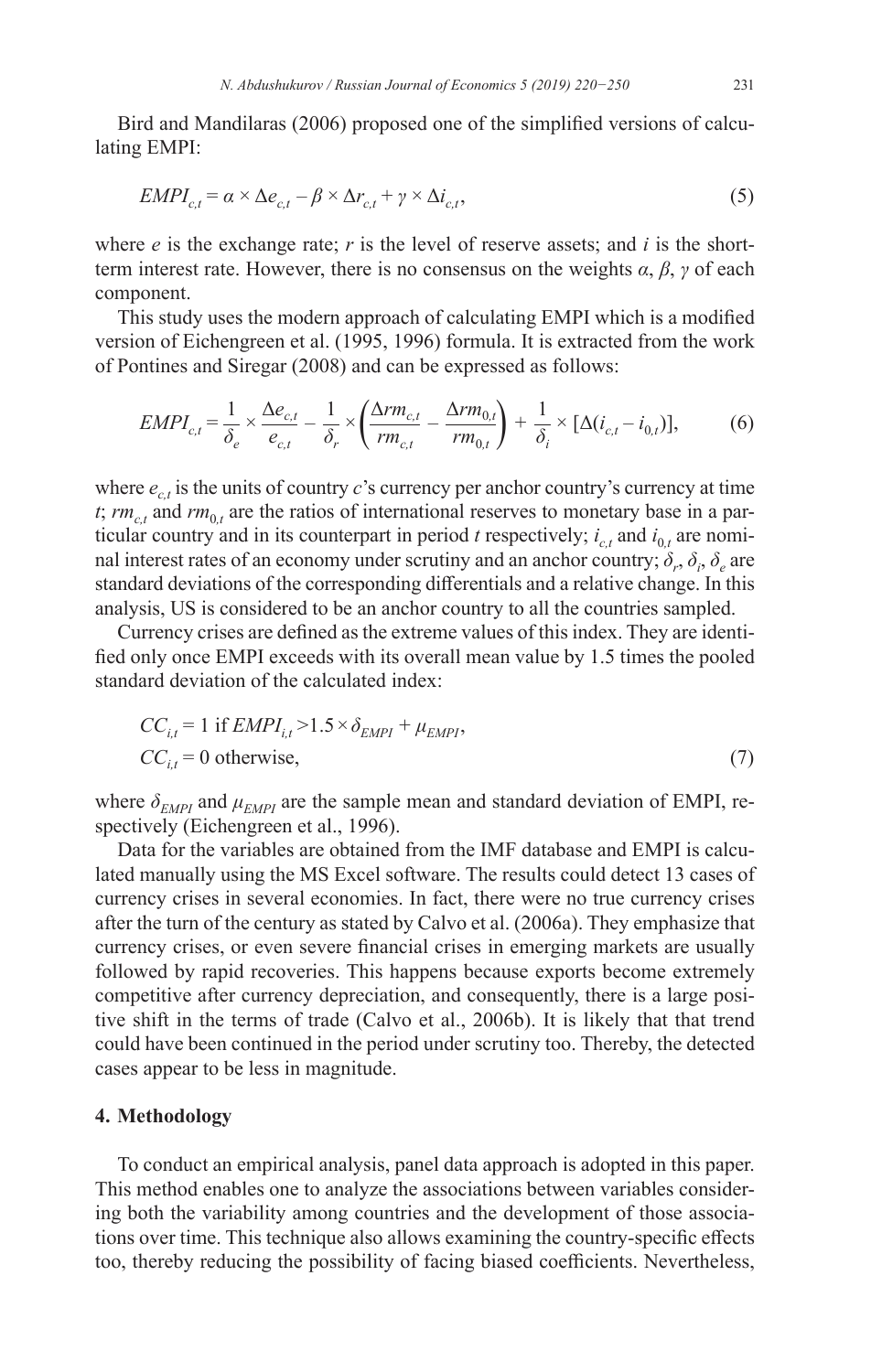the use of panel model can integrate an endogeneity problem among independent variables. Thus, it is undeniably correct to apply the dynamic panel model here to eliminate that bias.

It takes the following form:

$$
Y_{i,t} = \alpha + \beta_1 \times Y_{i,t-1} + \beta_2 \times X_{1i,t} + \beta_3 \times X_{2i,t} + \dots + \beta_{Ji,t} \times X_{Ji,t} + U_i + \varepsilon_{i,t}.
$$
 (8)

This model suggests that the current value of *Y* depends on its prior state, and future states of *Y* depend on current ones. *Y* is also a function of the stable unit-level unobservable and an idiosyncratic error term. Yet, this model has some imperfections too. If one estimates this model using traditional techniques such as Ordinaryleast-squares (OLS) regression, he/she will get biased coefficients in the end.

As Beck and Katz (1995) mentioned, the fixed effects transformation with lagged dependent variable is the most appropriate technique for panel data with large time period and smaller number of observations. However, there is a bias in the fixed effects estimation of panel data with small time span and large number of observations. Therefore, several methodologies have been proposed by scientists to eliminate the bias in the estimated results of short period panels.

Adapting the first difference model might be one solution to the preceding problem:

$$
Y_{i,t} - Y_{i,t-1} = \beta_1 \times (Y_{i,t-1} - Y_{i,t-2}) + \beta_2 \times (X_{i,t} - X_{i,t-1}) + \dots + + \beta_j \times (X_{j,t} - X_{j,t-1}) + (\varepsilon_{i,t} - \varepsilon_{i,t-1}).
$$
\n(9)

There is a new error term of  $(\varepsilon_{i,t} - \varepsilon_{i,t-1})$ , which is still correlated with the lagged difference term and indeed, there is a possibility of getting biased results. At this point, Anderson and Hsiao (1981) suggest finding an instrumental variable or variables related to the difference term but not correlated with the error term. They recommend to use the twice lagged difference term  $(Y_{i,t-2} - Y_{i,t-3})$  as an instrument for the lagged difference term  $(Y_{i,t-1} - Y_{i,t-2})$  and then estimate the model. This method is defined as the Anderson–Hsiao estimation of dynamic panel models. Since  $(Y_{i,t-2} - Y_{i,t-3})$  is not correlated with the error term, one can estimate the model without bias. However, there is one big problem associated with this estimation method. To implement the aforementioned procedure, basically, one can lose three waves of data. Thus, even though the estimated results are unbiased, they are not effective overall.

Arellano and Bond (1991) show that there are, in fact, several possible instruments for the lagged difference term in panel datasets. They claim that the Anderson– Hsiao estimation, while consistent, fails to take all of the potential orthogonal conditions into consideration. Their solution rests on the idea that deeper lags of *Y* may be used as instruments for the lagged difference term, with more and more lags being available as one moves forward in time in the panel. Thereby, while moving through the panel one picks up more and more instruments to get better precision of the estimates. Besides, there is a possibility of using both lagged levels and lagged differences of the exogenous *X* variables as other instrumental variables. Thus, the Arellano–Bond estimator is commonly said to be superior to Anderson–Hsiao, as it uses far more information and is thus more efficient. This method is defined as the Generalized method of moments (GMM) estimation of dynamic panel models.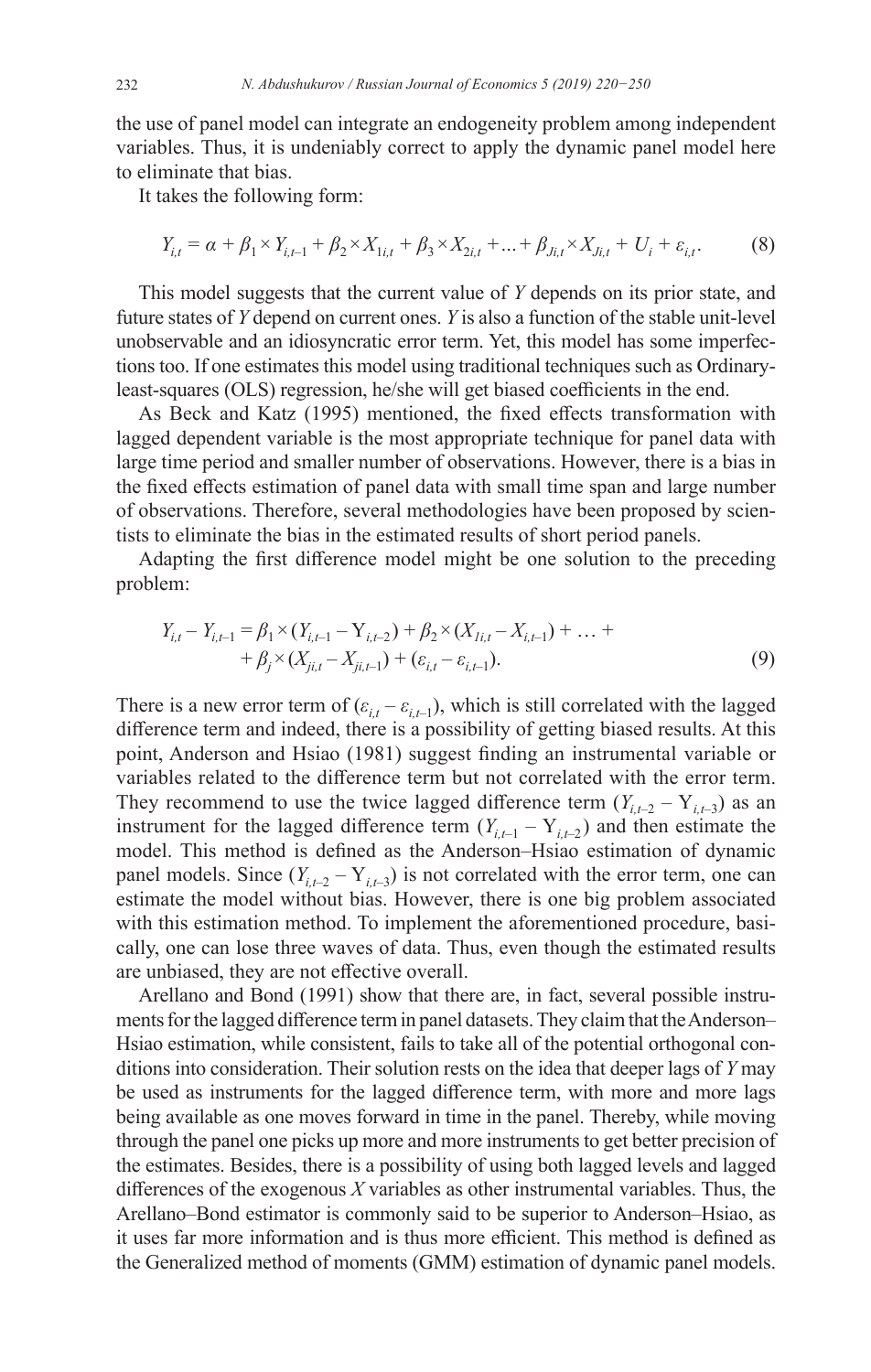The estimation of dynamic panels with GMM method allows eliminating the bias of simultaneity, the omission variable bias and reverse causality.

A likely fault in the Arellano–Bond estimator is considered in later works by Arellano and Bover (1995), and Blundell and Bond (1998). The lagged levels are, in fact, rather poor instruments for first-differenced variables, particularly as the variables are close to a random walk. Their alteration of the estimation method comprises lagged differences along with lagged levels overall.

The original estimator is often entitled Difference GMM, while the expanded estimator is commonly termed System GMM. The cost of the System GMM estimator involves a set of additional restrictions on the initial conditions of the process generating *Y*. In fact, System GMM is much more efficient than Difference GMM due to the validity of instruments and non-autocorrelation of error terms. However, it is necessary to be ensured for the absence of autocorrelation in first and second orders of first difference residuals. Consequently, the error terms are uncorrelated if we reject the null hypothesis of no autocorrelation of second order. The only drawback of System GMM is its exclusion of individual fixed and temporal effects (Baum, 2006).

Stata software is used in this analysis to estimate the models under consideration. The Difference and System GMM can be easily employed using the commands *xtabond* and *xtdpdsys* respectively. Indeed, both these GMM methods are complicated and can generate invalid and inefficient estimates if one uses them improperly.

Roodman (2006) introduced a new command that can solve any problems related with *xtabond* and *xtdpdsys*, and termed it as *xtabond2*. This command can do everything that the abovementioned two do and has numerous additional features. Using this command one can eliminate the problem of endogeneity among independent variables and avoid the collinearity of specific effects and lagged dependent variables. Moreover, *xtabond2* reports the Arellano—Bond test for autocorrelation and the tests of over-identifying restrictions in the regression output. Both Difference and System GMM can be performed by *xtabond2* command, even with the options of one and two step standard errors. Once the two-step variant is implemented, *xtabond2* compensates the regression using Windmeijer (2005) correction method. Baum (2006) specifies *xtabond2* as the best dynamic panel data estimator superior to other estimators. Therefore, this analysis refers to *xtabond2* command of David Roodman to estimate the effect of currency crises on economic growth and FDI. Conclusions are fully based on the *xtabond2* results with corrected standard errors.

#### **5. Results and discussion**

This section analyzes all the regression results obtained for both models under study and discusses them thoroughly. Primarily, the original Difference and System GMM methods are implemented to get the initial impression on the analysis. Further, after complicated procedure, the required *xtabond2* results are achieved. The econometric robustness check is performed to all these estimators. Then, using the available information and statistics, relevant comparisons and explanations are provided. As the results obtained from these estimation methods are significant and unbiased, this indicates that the conducted test and used mod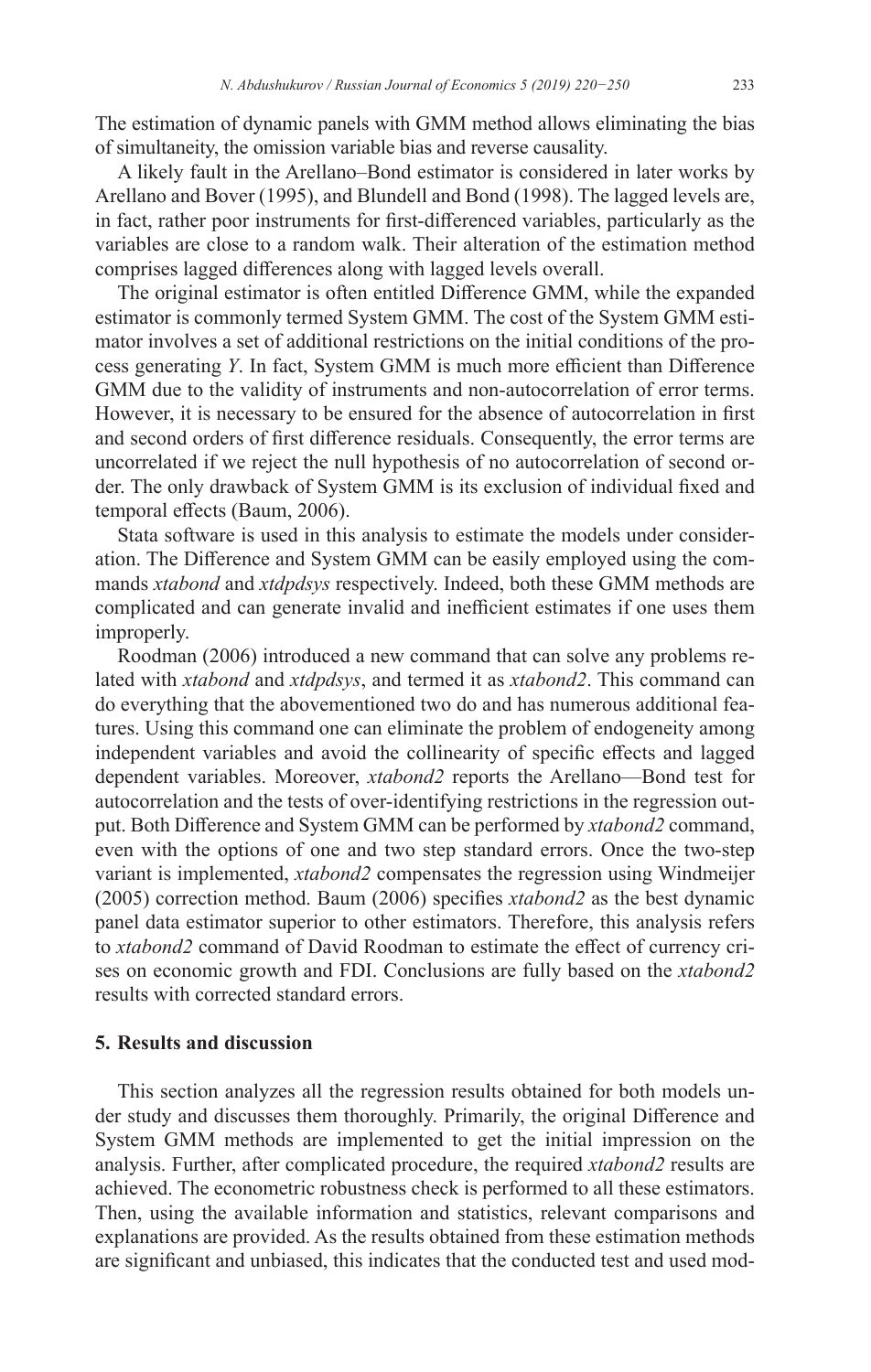els are appropriate and strong. To check for the robustness of the economic models used in this study, necessary robustness tests are applied to represent the validity of the current investigation.

#### *5.1. The impact of currency crises on economic growth*

The econometric form of Model 1 can be written as follows:

$$
EconGrowth_{i,t} = \alpha_0 + \alpha_1 \times EconGrowth_{i,t-1} + \alpha_2 \times LaborPro_{i,t} ++ \alpha_3 \times PhysCap_{i,t} + \alpha_4 \times PopGrowth_{i,t} + \alpha_5 \times TradeOp_{i,t} ++ \alpha_6 \times LifeExp_{i,t} + \alpha_7 \times FDI_{i,t} + \alpha_8 \times CCrisis_{i,t} + \varepsilon_{i,t}.
$$
 (10)

Due to unreliability and inconsistency of simple *xtabond*, *xtdpdsys*, and *xtabond2* GMM outputs with one-step default estimation, the two-step estimations with robust standard errors are used in the analysis to get final consistent results for evaluation of the current study.

The reliable and unbiased results with a robustness feature are summarized in Table 2. From Difference and System GMM results, it can be inferred that there is a negligible difference in the estimated coefficients. Wald  $\text{chi2}(8) = 48.78$  and Wald  $chi2(8) = 35.18$  accordingly indicate that one can reject the hypothesis of at least one of the estimated coefficients being equal to zero and conclude that the goodness of fit of both models is significant overall. Arellano–Bond test for autocorrelation reports the results of first- and second-order autoregression in first differences with a null hypothesis of no serial correlation. Difference GMM provides results with the existence of serious autocorrelation in both orders, whereas from the System GMM output it is evident that there is almost no autocorrelation  $(\text{Pr} > z = 0.0509)$ in first differences of AR(2). This is a good sign as Elitza Mileva (2007) states, since the test for  $AR(2)$  in first differences detects serial correlation in levels which is an imperative attribute of the results obtained. Hansen's J test of over-identifying restrictions is not available for both estimation methods. The dynamic panel bias analysis of Nickell (1981) warns that the number of instruments used in the regression must be less than or equal to the number of groups. In both estimators, the number of instruments is less than the number of groups, and thus estimated coefficients are said to be unbiased and consistent. All the coefficients match with the proposed expectations. However, the results for FDI, population growth, and human capital are statistically insignificant in *xtabond* output, while these series are complemented with gross capital formation in *xtdpdsys* results. In essence, both estimators prove that the relationship between EMPI (as proxy for currency crises) and GDP per capita growth (as proxy for economic growth) is negative.

Two-step robust option of *xtabond2* implements two-step System GMM with robust standard errors and enables one to get the finite-sample corrected two-step covariance matrix based on Windmeijer (2005). So as not to make it confusing for the reader, the results obtained from the abovementioned method are regarded as the output of "*xtabond2* GMM". Certainly, panel-specific heteroscedasticity and serial correlation are removed too while using this method. Thus, the results are slightly different from the original Difference and System GMM output. In fact, from Wald chi2(7) = 221.72, it is evident that the overall significance of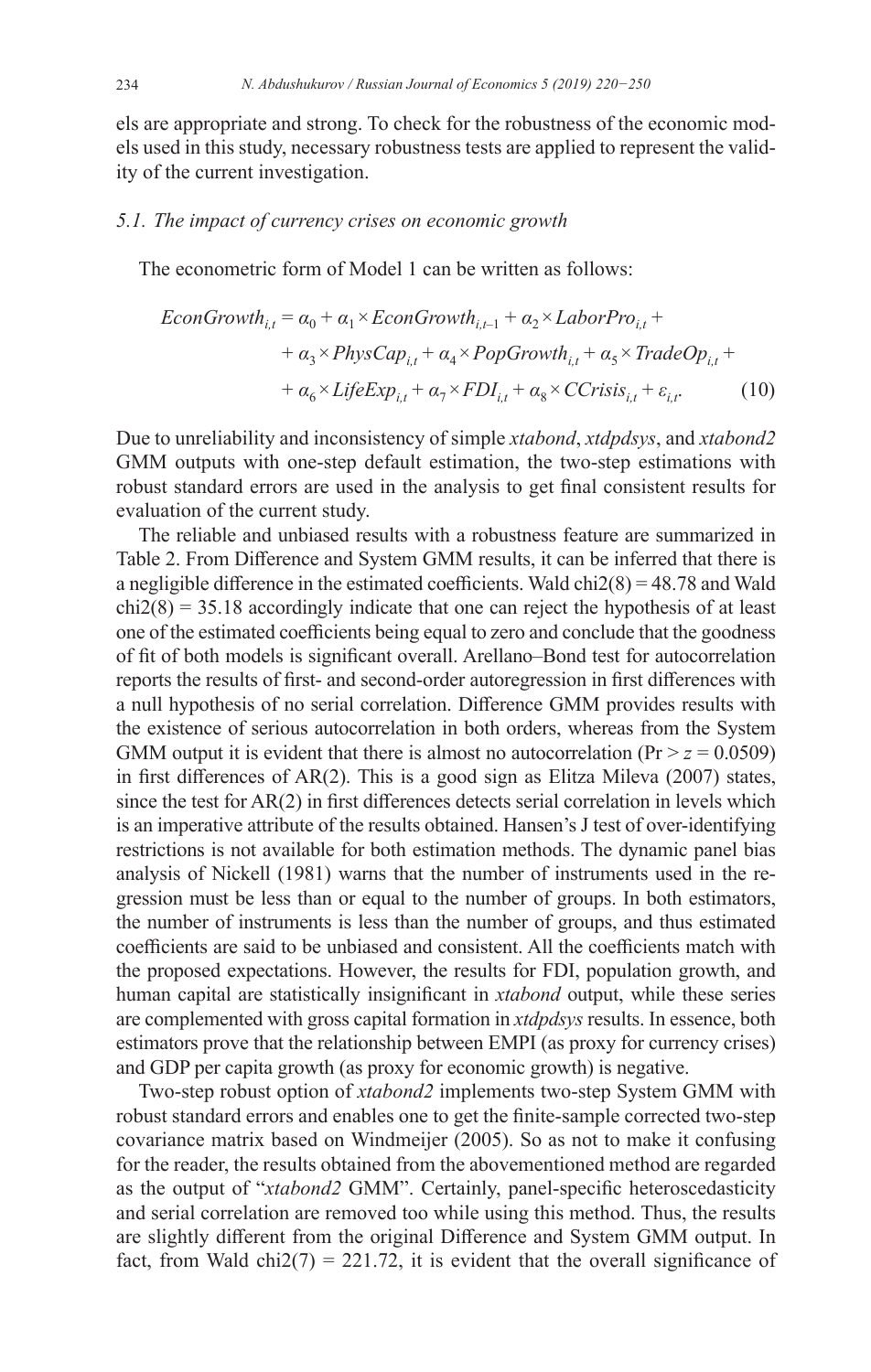| Table 2                        |  |  |
|--------------------------------|--|--|
| Obtained results from Model 1. |  |  |

| Variables                               | GDP per capita growth (annual %)          |                                           |                                        |  |
|-----------------------------------------|-------------------------------------------|-------------------------------------------|----------------------------------------|--|
|                                         | Difference GMM                            | System GMM                                | xtabond2                               |  |
|                                         | two-step robust                           | two-step robust                           | two-step robust                        |  |
| Human capital                           | $1.09e^{-0.5}$                            | $4.27e^{-05}$                             | $1.37e^{-0.5***}$                      |  |
|                                         | $(2.84e^{-0.5})$                          | $(8.84e^{-0.5})$                          | $(3.70e^{-06})$                        |  |
| Gross capital formation                 | $0.139*$                                  | 0.105                                     | $0.101$ **                             |  |
| % of GDP                                | (0.0710)                                  | (0.0673)                                  | (0.0422)                               |  |
| Trade (% of GDP)                        | $0.0526***$                               | $0.0729***$                               | $-0.00681$                             |  |
|                                         | (0.0266)                                  | (0.0262)                                  | (0.00531)                              |  |
| Life expectancy at birth,               | $-0.404$ **                               | $-0.265$ **                               | $-0.0563$ **                           |  |
| total (years)                           | (0.157)                                   | (0.115)                                   | (0.0280)                               |  |
| Population growth                       | $-0.545$                                  | $-0.674$                                  | $-0.410$ ***                           |  |
| $(annual \% )$                          | (0.375)                                   | (0.579)                                   | (0.105)                                |  |
| FDI (% of GDP)                          | 0.0363                                    | 0.0304                                    | 0.0272                                 |  |
|                                         | (0.0264)                                  | (0.0257)                                  | (0.0193)                               |  |
| <b>EMPI</b>                             | $-0.598$ ***                              | $-0.655$ **                               | $-1.240$ ***                           |  |
|                                         | (0.215)                                   | (0.261)                                   | (0.324)                                |  |
| Constant                                | $23.30^{**}$                              | 13.23                                     | $5.388***$                             |  |
|                                         | (11.27)                                   | (8.258)                                   | (2.042)                                |  |
| Observations                            | 554                                       | 627                                       | 696                                    |  |
| Number of groups                        | 71                                        | 71                                        | 71                                     |  |
| Number of instruments                   | 44                                        | 52                                        | 51                                     |  |
| Wald Chi <sub>2</sub>                   | Wald $chi2(8) = 48.78$                    | Wald $chi2(8) = 35.18$                    | Wald $chi2(7) = 221.7$                 |  |
|                                         | $Prob > chi2 = 0.0000$                    | $Prob > chi2 = 0.0000$                    | $Prob > chi2 = 0.0000$                 |  |
| Arellano-Bond test for                  | AR(1): $z = -3.5689$                      | AR(1): $z = -3.5962$                      | AR(1): $z = -3.39$                     |  |
| autocorrelation in first<br>differences | $Pr > z = 0.0004$<br>AR(2): $z = -2.0252$ | $Pr > z = 0.0003$<br>AR(2): $z = -1.9527$ | $Pr > z = 0.001$<br>AR(2): $z = -1.68$ |  |
|                                         | $Pr > z = 0.0428$                         | $Pr > z = 0.0509$                         | $Pr > z = 0.092$                       |  |
| Hansen J-test                           |                                           |                                           | $Chi2(43) = 47.94$                     |  |
|                                         |                                           |                                           | $Prob > chi2 = 0.279$                  |  |
|                                         |                                           |                                           |                                        |  |

*Note:* Standard errors in parentheses; \*\*\*  $p < 0.01$ , \*\*  $p < 0.05$ , \*  $p < 0.1$ . *Source*: Author's calculations.

Model 1 is highly acceptable. Nickell bias is not present in this case, since 51 instruments along with 71 groups are used in the regression. Arellano–Bond autocorrelation test specifies that there is no serial correlation in levels, while the test for AR(1) process in first differences rejects the null hypothesis unsurprisingly. The Hansen's J statistic tests the validity of over-identifying restrictions in the context of *xtabond2* GMM. It checks whether the instruments in the regression as a group are exogenous (null hypothesis) or not (alternative hypothesis) (Hansen, 1982). The results show that the instruments used in the estimation are valid and exogenous on the whole.

All the estimated coefficients except that of trade are in conformity with the predicted signs. However, the results for trade and FDI are not statistically different from zero, whereas the coefficients of remaining variables are statistically significant at 5% significance level.

As predicted earlier, the association between labor productivity and economic growth is positive. The estimated coefficient of human capital is 1.37. It means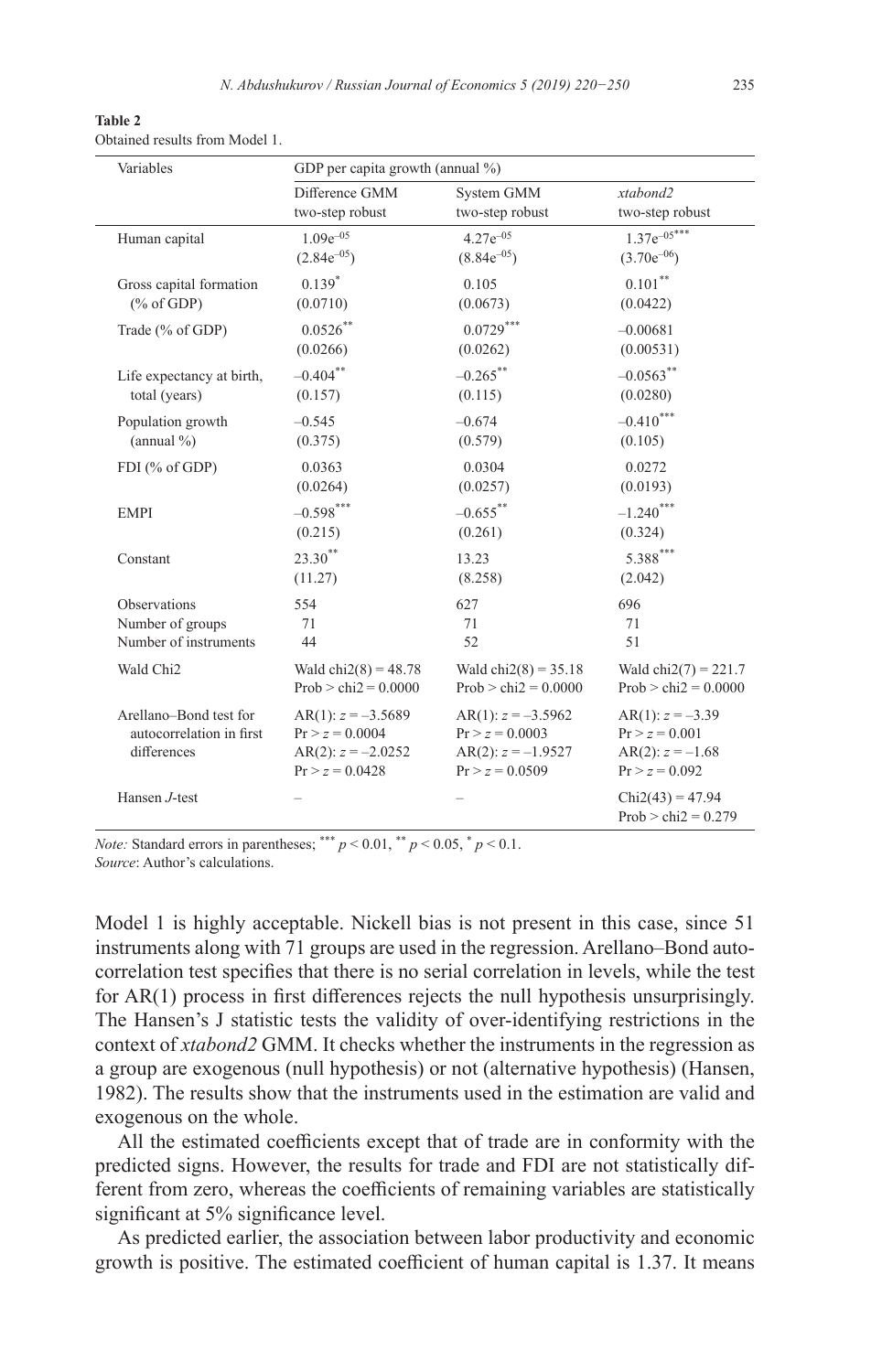that if human capital increases by one unit, GDP per capita growth should rise by that percentage point, holding everything constant. Thereby, one can state that increased labor productivity positively impacts on the growth of the economy.

One of the highest significant positive associations exists between gross capital formation and GDP per capita. Undeniably, capital formation has either direct or indirect positive effect on GDP of a particular economy through increasing the physical capital stock or promoting the technology correspondingly (Mankiw, 2009). The significant coefficient of 0.1011 validates that theoretical consideration. The predicted positive impact of physical capital on growth has, thus, been confirmed by these results.

The estimated coefficients for both life expectancy and population growth variables are negative and statistically significant at the same time. According to the literature reviewed, an increase in the life expectancy rate has either positive or negative impact on economic growth. The higher the life expectancy, the better are the living conditions of citizens, and the outcome is a growth in the amount of human and physical capital accordingly. However, this indicator has a considerable direct effect on population growth which is a negative factor for economic growth. From the results, it appears that the impact of life expectancy rate on GDP per capita growth is negative, meaning that this variable contributes to the growth of population substantially rather than increasing labor productivity and the volume of physical capital. Indeed, the size effect of population growth is –0.41 which is eight times lower than that of life expectancy rate, with –0.05625. This is the proof of negative association between population growth together with life expectancy and economic growth of the country.

Exchange market pressure index is used as proxy for currency crises. As predicted before, the results indicate a negative relationship between EMPI and GDP per capita growth. The estimated coefficient is –1.24, which means that if EMPI increases by one unit, the growth rate of GDP per capita should decrease by that proportion, holding all else constant. Thereby, one can conclude that the impact of currency crises on economic growth is negative.

To summarize, the results of *xtabond*, *xtdpdsys*, and *xtabond2* with robust standard errors are all unbiased and consistent within the econometric framework. In fact, all the estimated coefficients obtained from these three regressions are really similar to each other. This is the remarkable evidence for the unbiasedness of *xtabond2* results. If one gets absolutely different estimates of *xtabond2* as compared to that of other two estimators, this will indicate that there is a bias in the results and it will give misleading conclusions eventually. The superiority of *xtabond2* GMM is that it has specific remedial measures to several problems and inefficiencies that one can confront while using *xtabond* and *xtdpdsys*. Indeed, the coefficients of human capital and population growth are statistically insignificant in terms of the Difference and System GMM results; meanwhile *xtabond2* command gives significant estimates that match with the expected ones comparatively. The default in the above two may be due to the existence of autocorrelation in first-differenced residuals or lost waves of observations. Basically, the focal point is that the research interest of this study concerning the relationship between currency crises and economic growth can be confidently proved to be negative based on the significant results of all the three estimators.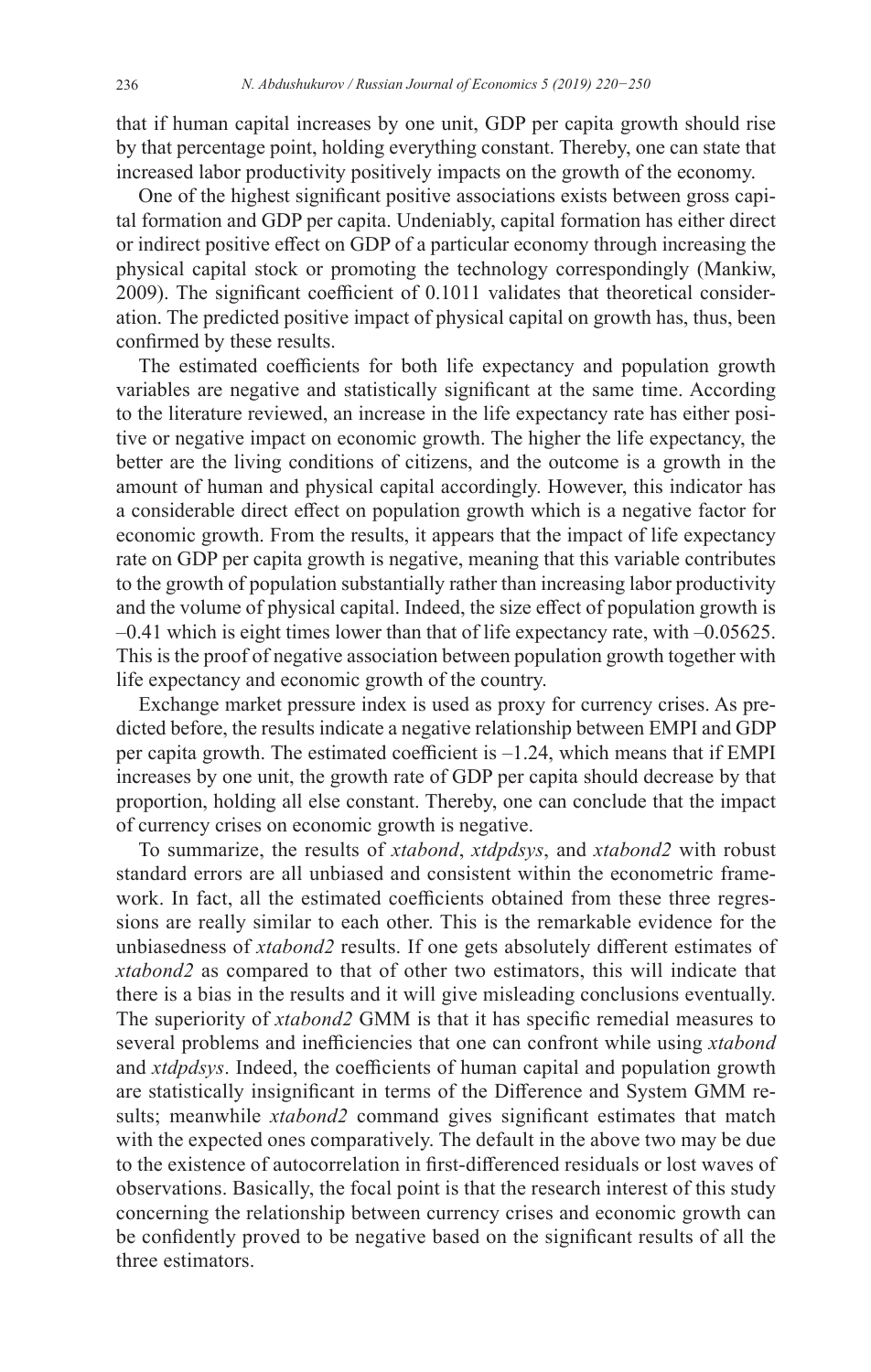# *5.2. The impact of currency crises on FDI*

The following is the econometric form of Model 2:

$$
FDI_{i,t} = \alpha_0 + \alpha_1 \times FDI_{i,t-1} + \alpha_2 \times EconGrowth_{i,t} + \alpha_3 \times TradeOp_{i,t} + \alpha_4 \times Infrastr_{i,t} + \alpha_5 \times HouseholdFCE_{i,t} + \alpha_6 \times EconStab_{i,t} + \alpha_7 \times LaborForce_{i,t} + \alpha_8 \times CCrisis_{i,t} + \varepsilon_{i,t}
$$
\n(11)

The same methodology is applied in order to test the effect of currency crises on FDI. The results of two-step *xtabond*, *xtdpdsys*, and *xtabond2* GMMs with the robustness properties are summarized in Table 3.

The estimated coefficients of the Difference GMM are all simultaneously statistically insignificant even at 10% significance level. However, Wald chi2(8)

#### **Table 3**

Obtained results from Model 2.

| Variables                                                         | FDI (% of GDP)                                                                        |                                                                                        |                                                                                  |
|-------------------------------------------------------------------|---------------------------------------------------------------------------------------|----------------------------------------------------------------------------------------|----------------------------------------------------------------------------------|
|                                                                   | Difference GMM                                                                        | System GMM                                                                             | xtabond2                                                                         |
|                                                                   | two-step robust                                                                       | two-step robust                                                                        | two-step robust                                                                  |
| GDP per capita growth                                             | 0.0913                                                                                | 0.205                                                                                  | $0.381$ ***                                                                      |
| $(annual \% )$                                                    | (0.0671)                                                                              | (0.153)                                                                                | (0.147)                                                                          |
| Trade (% of GDP)                                                  | 0.0564                                                                                | 0.0268                                                                                 | $0.0672***$                                                                      |
|                                                                   | (0.0548)                                                                              | (0.0832)                                                                               | (0.0158)                                                                         |
| Inflation                                                         | $-0.0106$                                                                             | 0.0250                                                                                 | $-0.0372$                                                                        |
|                                                                   | (0.0201)                                                                              | (0.0271)                                                                               | (0.0383)                                                                         |
| Mobile cellular subscriptions                                     | $-0.00691$                                                                            | 0.00442                                                                                | $-0.000940$                                                                      |
| (per 100 people)                                                  | (0.0176)                                                                              | (0.0245)                                                                               | (0.00924)                                                                        |
| Household final consumption                                       | $-0.00488$                                                                            | 0.198                                                                                  | $0.0672***$                                                                      |
| expenditure                                                       | (0.0471)                                                                              | (0.159)                                                                                | (0.0320)                                                                         |
| Labor force participation rate                                    | $-0.0310$                                                                             | 0.240                                                                                  | $-0.0268$                                                                        |
|                                                                   | (0.167)                                                                               | (0.200)                                                                                | (0.0501)                                                                         |
| <b>EMPI</b>                                                       | $-0.0674$                                                                             | $-0.124$ <sup>*</sup>                                                                  | $1.231$ **                                                                       |
|                                                                   | (0.0446)                                                                              | (0.0677)                                                                               | (0.537)                                                                          |
| Constant                                                          | 1.467                                                                                 | $-29.17***$                                                                            | $-4.195$                                                                         |
|                                                                   | (12.32)                                                                               | (10.94)                                                                                | (3.612)                                                                          |
| Observations                                                      | 553                                                                                   | 625                                                                                    | 693                                                                              |
| Number of groups                                                  | 71                                                                                    | 71                                                                                     | 71                                                                               |
| Number of instruments                                             | 44                                                                                    | 52                                                                                     | 51                                                                               |
| Wald Chi2                                                         | Wald $chi2(8) = 37.11$<br>Prob $>$ chi2 = 0.0000                                      | Wald chi $2(8) = 287.6$<br>Prob $>$ chi2 = 0.0000                                      | Wald $chi2(7) =$<br>41.79<br>$Prob > chi2 =$<br>0.0000                           |
| Arellano-Bond test<br>for autocorrelation in first<br>differences | $AR(1): z = -1.1125$<br>$Pr > z = 0.2659$<br>AR(2): $z = -1.455$<br>$Pr > z = 0.1457$ | $AR(1): z = -1.3809$<br>$Pr > z = 0.1673$<br>$AR(2): z = -1.4245$<br>$Pr > z = 0.1543$ | AR(1): $z = -1.60$<br>$Pr > z = 0.109$<br>AR(2): $z = -1.56$<br>$Pr > z = 0.120$ |
| Hansen J-test                                                     |                                                                                       |                                                                                        | $Chi2(43) = 51.77$<br>Prob > chi $2 = 0.169$                                     |

*Note:* Standard errors in parentheses; \*\*\*  $p < 0.01$ , \*\*  $p < 0.05$ , \*  $p < 0.1$ .

*Source*: Author's calculations.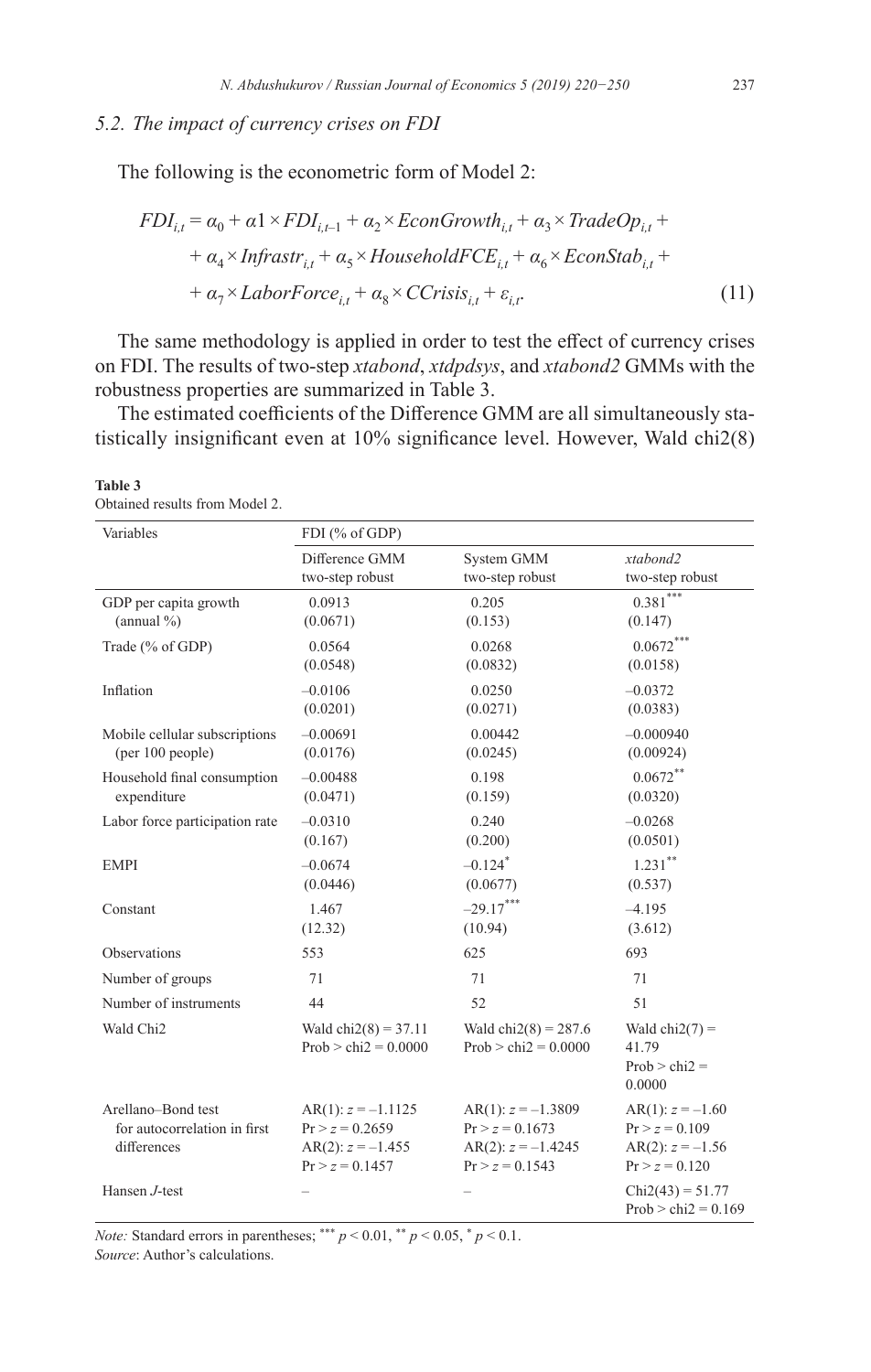$= 37.11$  indicates that the overall goodness of fit of the model is highly significant. Arellano–Bond test for autocorrelation evidences that there is no serial correlation in first-differenced errors in both AR(1) and AR(2). Likewise, the results of the System GMM show also insignificant estimates for all variables except that for EMPI (significant at 10% significance level). Nevertheless, this significant coefficient does not match with the proposed expectations. The overall significance of the model can be expressed to be fitting based on Wald  $chi2(8) = 287.6$ . AR(1) and AR(2) results of Arellano–Bond test fail to reject the null hypothesis of no autocorrelation in first-differenced residuals. In fact, the output obtained from both estimators is unbiased and consistent, since the number of instruments is relatively less than the number of groups in the sample. However, these results are inefficient in many ways and do not allow one to reach relevant conclusions in the study. Thus, one can use Roodman's *xtabond2* GMM to get corrected, efficient, and unbiased results.

*Xtabond2* estimation with two-step robust standard errors provides much more accurate and significant results overall. Estimated coefficients of four variables out of seven are statistically different from zero and all of them are in conformity with the expected correlation signs. The results for inflation (as proxy for economic stability), mobile cellular subscriptions (as proxy for infrastructure), and labor force participation rate (as proxy for labor force) are appeared to be statistically insignificant altogether. The regression model is significant overall, since Wald chi2(7) = 41.79 rejects the null hypothesis of one of the estimated coefficients being equal to zero. Autocorrelation is not present in first-differenced errors of both AR(1) and AR(2), and that can be confirmed by insignificant *p*values of *Z*-statistic of the Arellano–Bond test. Hansen's J-statistic with Chi2(43)  $= 51.77$  indicates that all the instruments used in the regression are, as a group, exogenous and valid. The number of instruments used in *xtabond2* GMM is less than the number of groups sampled, and thus the regression results implicitly avoid the warning of Nickell (1981).

One of the exogenous variables with significant estimates is GDP per capita growth as proxy for economic growth. As anticipated, the relationship between that variable and FDI is positive. The higher the economic growth in a country, the higher will be foreign investment inflows. Schneider and Frey (1985) and Gastanaga et al. (1998) find a significantly positive impact of economic growth on FDI, while Nigh (1985) obtains a weak positive association for developing countries and weak negative relationship for highly developed economies. Since the ongoing study takes emerging or developing economies as a sample on the whole, the extracted results from the regression concerning the effect of GDP per capita growth and FDI totally complete other previous works.

From the findings of Culem (1988) and Edwards (1990), one can expect a strong positive relationship between trade openness and FDI. Indeed, the *xtabond2* output indicates that the estimated coefficient of trade is equal to 0.0672 and it is statistically different from zero at 1% significance level. It can be concluded that there is a weak positive correlation between trade openness and FDI for emerging market economies.

As predicted earlier, the size effect of household final consumption expenditure is positive and statistically significant at 5% significance level. The more households consume in a country, the greater the opportunities to establish a new business, and thus, this factor will attract foreign investors considerably.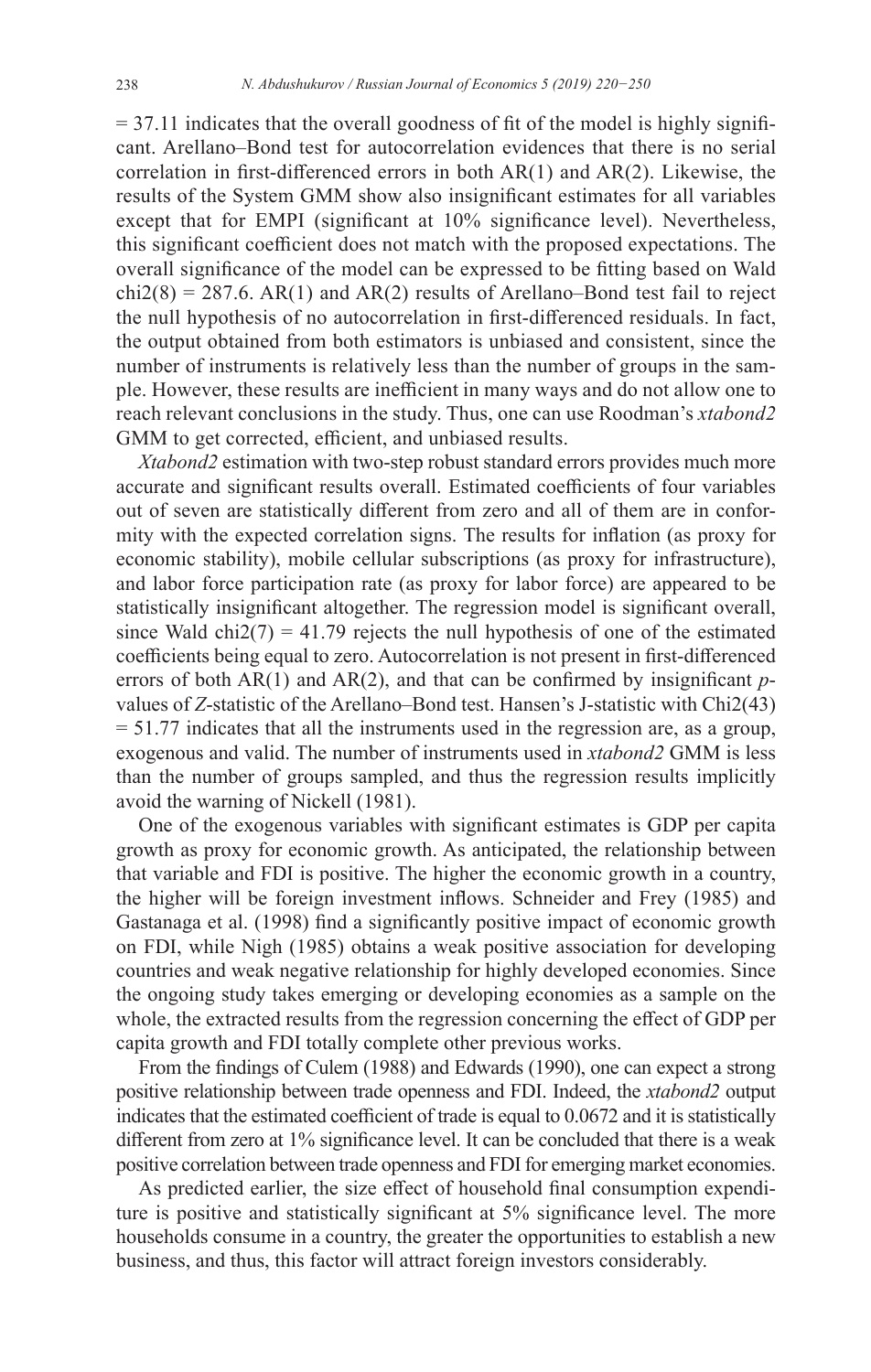This study is mainly interested in exploring the possible association between currency crises and FDI. The estimated coefficient of EMPI is 1.231 and statistically significant at 5% significance level. It appears that if exchange market pressure index increases by one unit, FDI's share on GDP should increase by the achieved percentage point correspondingly. The results are in conformity with the findings of Mohamed Soliman (2005) discussed in the literature review section. Thereby, one can conclude that, in fact, the impact of currency crises on FDI might be positive, contrary to common belief. This is proof of the fact that FDI is indeed the most stable indicator of a particular economy.

From the findings on Model 2, it can be summarized that *xtabond2* GMM has provided efficient estimates matching with the predicted ones overall, while *xtabond* and *xtdpdsys* commands have failed to give significant results. Thus David Roodman's *xtabond2* maintains its superiority in comparison with other GMM estimators. The estimated coefficients of four variables in the model are statistically significant and provide necessary information to make relevant conclusions. For instance, the growth rate of GDP per capita appears to be the most important factor in increasing FDI. Overall, the results are both unbiased and consistent. It is of prime importance that the association between currency crises and FDI has turned to be positive and is in compliance with other researchers' findings.

#### *5.3. Robustness testing*

Robustness tests examine the stability of the baseline model's estimated coefficients to any kind of systematic model specification changes. One can refer to the robustness of results as a situation in which estimates from the robustness tests do not deviate considerably from the size effects of the baseline model. The number and variety of possible robustness tests is large and, if tiny details and small differences matter, potentially infinite. The research project and its design as well as the degree of uncertainty about specific modeling assumptions determine the choice of robustness tests. Not every possible robustness test is relevant for each research project. Specifically, five types of robustness tests can be distinguished: model variation tests, randomized permutation tests, structured permutation tests, robustness limit tests, and placebo tests. The most extensively used robustness tests in numerous academic works are model variation tests. They are flexible and can be applied to all dimensions of model uncertainty. Examples of model variation tests in the literature abound: the inclusion of additional control variables, changes in the sample, alternative measures of the regress and or main regressors, and alternative measurement scales or functional forms, dynamics, spatial dependence, and so on (Neumayer and Plümper, 2017).

This study performs the robustness check for both models under scrutiny using the methods of the inclusion of extra control variables and alternative measures of main explanatory variables correspondingly. The estimates achieved using *xtabond2* GMM, are used as baseline results. Robustness test-1 explores the influence of adding an extra control variable in the central economic model. Whereas, robustness tests 2 and 3 analyze the changes in the estimates while using alternative set of independent variables instead of the core ones. The following table performs the robustness check for Model 1 (Table 4).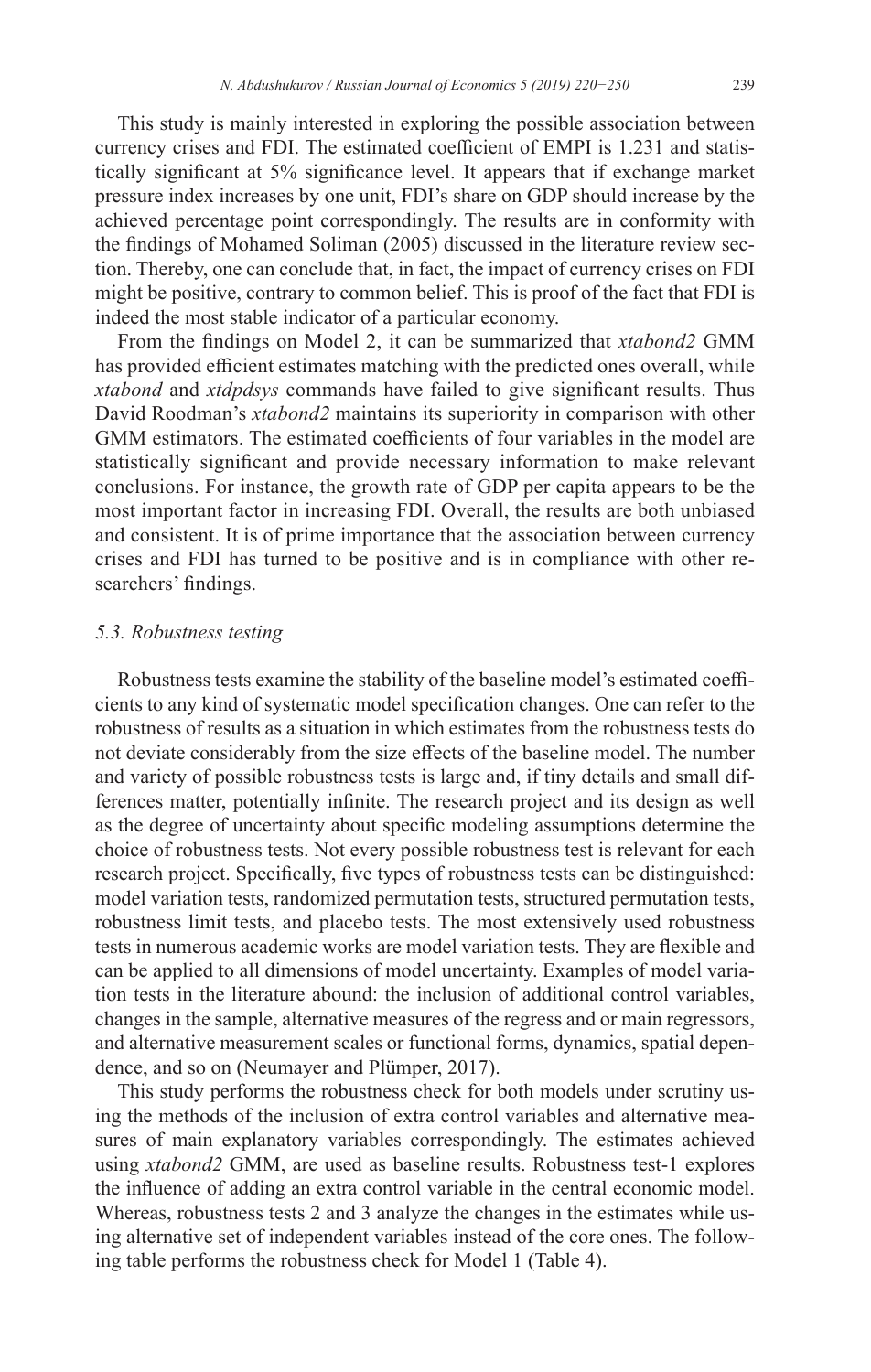# **Table 4**

| Variables                                  | GDP per capita growth (annual %) |                         |                       |                       |
|--------------------------------------------|----------------------------------|-------------------------|-----------------------|-----------------------|
|                                            | <b>Baseline</b>                  | Robustness              | Robustness            | Robustness            |
|                                            | results                          | $test-1$                | $test-2$              | test-3                |
| Human capital                              | $1.37e^{-0.5***}$                | $1.32e^{-0.5***}$       | $1.41e^{-0.5***}$     | $1.17e^{-0.5***}$     |
|                                            | $(3.70e^{-06})$                  | $(3.49e^{-06})$         | $(3.28e^{-06})$       | $(4.10e^{-06})$       |
| Gross capital formation (% of              | $0.101\sp{**}$                   | $0.105***$              | $0.0994***$           | $0.0836^{**}$         |
| GDP)                                       | (0.0422)                         | (0.0372)                | (0.0396)              | (0.0391)              |
| Trade (% of GDP)                           | $-0.00681$<br>(0.00531)          | $-0.00750$<br>(0.00550) |                       |                       |
| Life expectancy at birth, total            | $-0.0563$ **                     | $-0.0755$ **            | $-0.0769$ **          |                       |
| (years)                                    | (0.0280)                         | (0.0341)                | (0.0350)              |                       |
| Population growth (annual %)               | $-0.410$ ***                     | $-0.589***$             | $-0.608***$           | $-0.494***$           |
|                                            | (0.105)                          | (0.152)                 | (0.153)               | (0.186)               |
| FDI (% of GDP)                             | 0.0272                           | $0.0380^{*}$            | $0.0588^{*}$          | $0.0740$ **           |
|                                            | (0.0193)                         | (0.0205)                | (0.0308)              | (0.0309)              |
| <b>EMPI</b>                                | $-1.240$ ***                     | $-1.161$ ***            | $-1.189***$           | $-1.177***$           |
|                                            | (0.324)                          | (0.350)                 | (0.354)               | (0.362)               |
| Gross savings<br>$(\%$ of GDP)             |                                  | 0.00492<br>(0.0244)     |                       |                       |
| Trade in services<br>$(\% \text{ of GDP})$ |                                  |                         | $-0.0214$<br>(0.0154) | $-0.0220$<br>(0.0174) |
| Health expenditure<br>$(\%$ of GDP)        |                                  |                         |                       | $-0.0594$<br>(0.104)  |
| Constant                                   | $5.388***$                       | $6.802***$              | $6.889***$            | $2.113*$              |
|                                            | (2.042)                          | (2.655)                 | (2.670)               | (1.172)               |
| Observations                               | 696                              | 677                     | 677                   | 676                   |
| Number of groups                           | 71                               | 71                      | 71                    | 71                    |

*Note:* Standard errors in parentheses; \*\*\*  $p < 0.01$ , \*\*  $p < 0.05$ , \*  $p < 0.1$ .

*Source*: Author's calculations.

From the results, it is clear that changes in the specifications of Model 1 are not significantly differing from the baseline estimates, and thus, the economic model under consideration is said to be robust. In detail, all the statistically significant variables in the baseline model remained significant, even with relatively low *p*-values, after the change in specification. The estimated coefficients of EMPI in robustness tests, which is of prime importance in this investigation, are really similar to those of the baseline ones and statistically significant at 1% significance level.

The next table demonstrates the robustness check for Model 2 (Table 5). It is obvious that the estimates in robustness tests do not deviate much from the baseline results. The size effect of EMPI in the base model is significant at 5% significance level, and it has turned out to be statistically significant at 1% after the change in the economic model. However, the use of alternative measures of explanatory variables has caused household final consumption expenditure to be insignificant after all. Other estimates maintained the same in significance accordingly. Overall, one can conclude from the table that the economic model used in this analysis is robust and any changes in the model specification do not considerably change the estimated coefficients.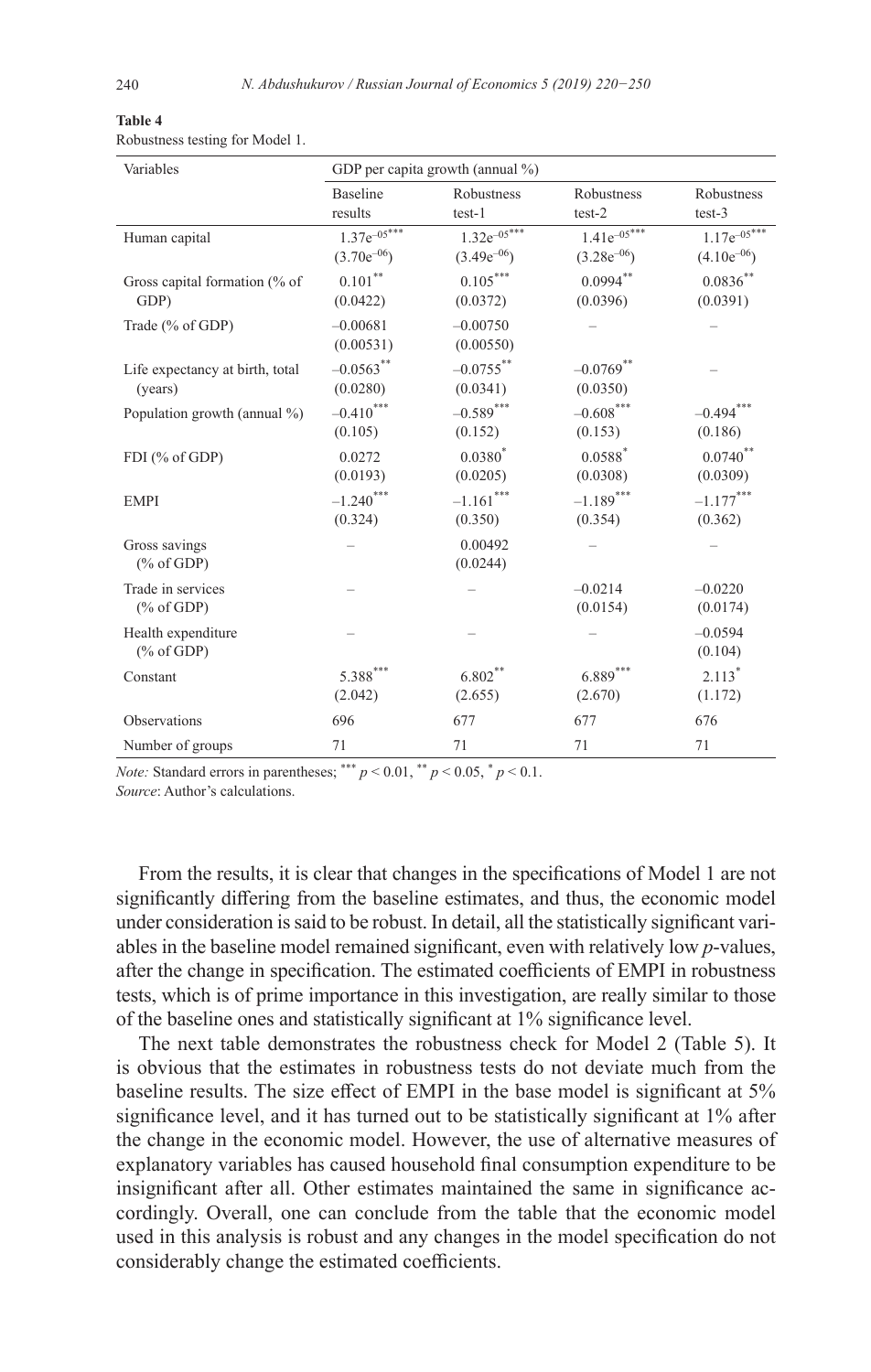| Table 5                         |  |  |
|---------------------------------|--|--|
| Robustness testing for Model 2. |  |  |

| Variables                                            | FDI (% of GDP)                    |                                       |                             |                        |
|------------------------------------------------------|-----------------------------------|---------------------------------------|-----------------------------|------------------------|
|                                                      | <b>Baseline</b><br>results        | Robustness test-1                     | Robustness test-2           | Robustness<br>$test-3$ |
| GDP per capita growth (annual<br>$\%$                | $0.381^{\ast\ast\ast}$<br>(0.147) | ${0.410}^{\ast\ast\ast}$<br>(0.155)   | $0.443***$<br>(0.139)       | $0.399***$<br>(0.109)  |
| Trade (% of GDP)                                     | $0.0672***$<br>(0.0158)           | ${0.0667}^{\ast\ast\ast}$<br>(0.0164) |                             |                        |
| Inflation                                            | $-0.0372$<br>(0.0383)             | 0.00518<br>(0.0315)                   | $-0.0360$<br>(0.0459)       | $-0.0226$<br>(0.0372)  |
| Mobile cellular subscriptions                        | $-0.000940$<br>(0.00924)          | $-0.00450$<br>(0.00936)               | 0.00374<br>(0.00798)        | 0.0126<br>(0.0101)     |
| Household final consumption<br>expenditure           | $0.0672***$<br>(0.0320)           | $0.0780^{**}$<br>(0.0354)             | 0.0119<br>(0.0197)          | 0.00255<br>(0.0260)    |
| Labor force participation rate                       | $-0.0268$<br>(0.0501)             | $-0.0173$<br>(0.0589)                 | $-0.0375$<br>(0.0538)       |                        |
| <b>EMPI</b>                                          | $1.231***$<br>(0.537)             | $1.320***$<br>(0.507)                 | $1.158***$<br>(0.404)       | $0.929***$<br>(0.313)  |
| Profit taxes                                         |                                   | $-0.0673$<br>(0.0665)                 |                             |                        |
| Trade in services<br>$(\% \text{ of GDP})$           |                                   |                                       | $0.160^{\circ}$<br>(0.0226) | $0.169***$<br>(0.0224) |
| Wage and salaried workers (%<br>of total employment) |                                   |                                       |                             | $-0.0218$<br>(0.0344)  |
| Constant                                             | $-4.195$<br>(3.612)               | $-4.494$<br>(4.399)                   | 2.107<br>(4.019)            | 0.709<br>(3.026)       |
| Observations                                         | 693                               | 607                                   | 674                         | 674                    |
| Number of groups                                     | 71                                | 71                                    | 71                          | 71                     |

*Note:* Standard errors in parentheses; \*\*\*  $p < 0.01$ , \*\*  $p < 0.05$ , \*  $p < 0.1$ . *Source*: Author's calculations.

#### **6. Concluding remarks**

The aim of this research is to analyze the impact of currency crises on economic growth and FDI. There exist three generation models of currency crises which are proposing speculative attacks, bad macroeconomic policies, and microeconomic weaknesses in an economy as the main sources of currency crises. Economies in currency crisis tend to run continuous current account deficits, undergo trade deficits, or borrow large amounts of capital from foreign investors. Due to the sources mentioned earlier, these capital inflows can become inconstant after some period and then, these may drive down exchange rates, exhaust foreign reserves, make interest rates rise, and sometimes may even generate temporary recessions (Dabrowski, 2002). These are all typical characteristics of a currency crisis, and thus there is no specific definition for this economic term.

In fact, there is limited literature specifically focusing on the relationship between currency crises and variables under consideration. Thus, a sufficient number of empirical findings concerning currency crises have been reviewed. Having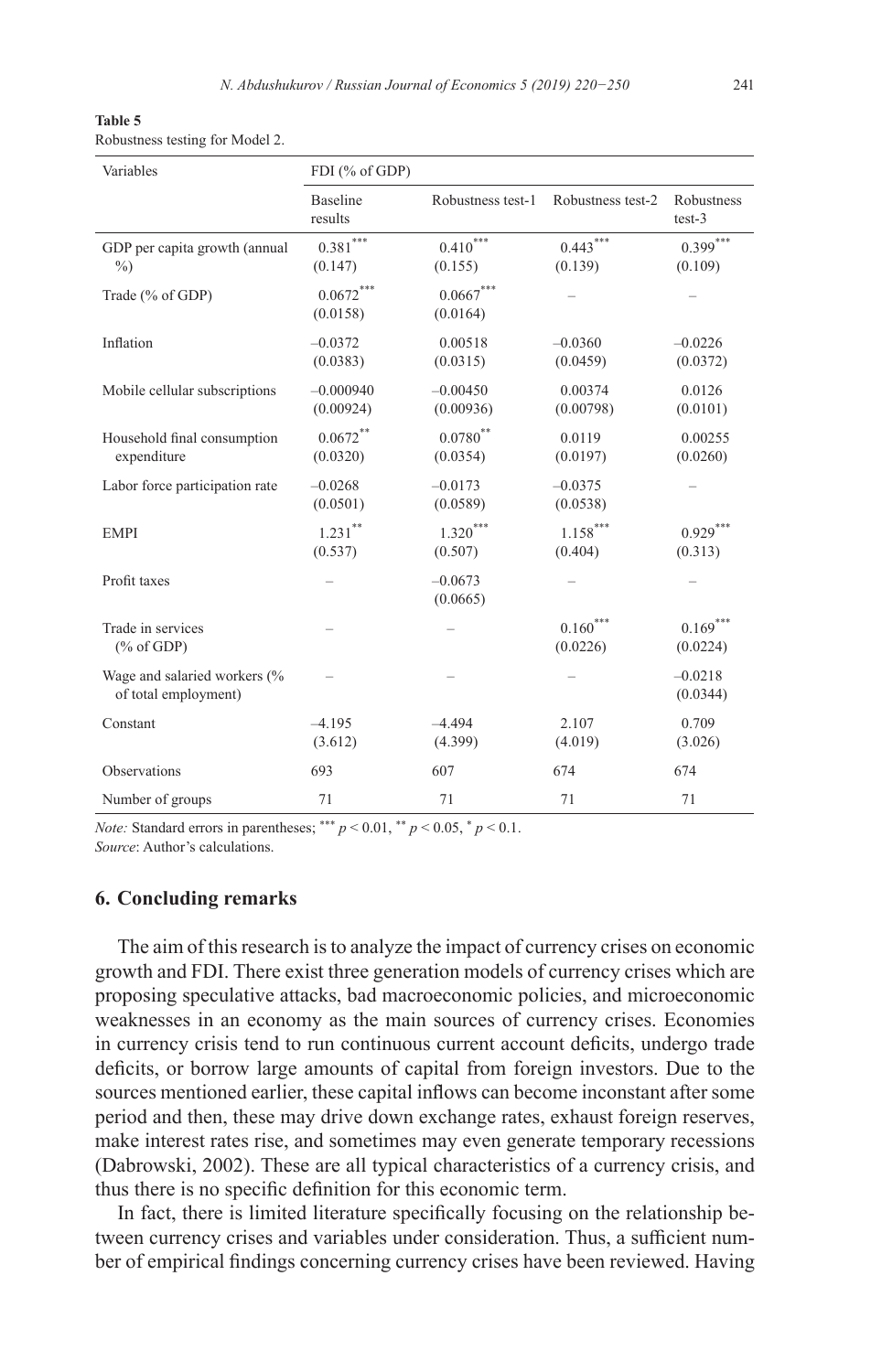analyzed the papers, one can realize that the possible impact of currency crises on economic growth is negative, whereas FDI is more likely stable or positively correlated with currency crises.

The annual panel data for the sample of 71 emerging economies have been extracted from the reliable sources for the time period 2005–2014. The data are balanced and contain only a negligible number of missing observations. Two separate models are used to analyze the effect of currency crises on economic growth and FDI. Overall, 12 variables are used for the econometric analysis. The correlation matrices for both models indicate that there is no multicollinearity problem among independent variables. As proxy for currency crisis, exchange market pressure index is employed. It can be calculated by means of several methods. The contemporary measure of currency crises by Pontines and Siregar (2008) has appeared to be the most operative option. It has detected 13 cases of currency crises in different economies over the span of a decade.

The empirical analysis has been conducted on the basis of the results of Generalized Method of Moments (GMM) estimators. Even though the Difference and System GMM results are inefficient and contain certain drawbacks, they are implemented to get the preliminary impression on the analysis. Efficient and unbiased estimates are achieved by applying the *xtabond2* command of David Roodman (2006). All the instruments used are valid and exogenous as a group (Hansen J-statistic). Autocorrelation is not present in first-differenced residuals of both AR(1) and AR(2). The validity of the current investigation has been checked using the model variation robustness tests. Overall, the estimated coefficients are significant in most cases and in conformity with the expected signs, and changes in the model specification do not considerably change the estimated coefficients.

To conclude, it can be affirmed that the effect of currency crises on economic growth and FDI is consistent with the proposed theories. This evidences the significance of used models and econometric tests altogether.

# *6.1. Policy implications and recommendations for further research*

As mentioned before, currency crises negatively affect the whole economy in many ways, such as by raising interest rates, exhausting international reserves, devaluing the currency, and generating certain kinds of economic deficits. Therefore, possible root causes of currency crises mentioned in the literature review part must be analyzed vigorously and authorities should, in advance, plan several remedial actions and economic strategies to overcome these extreme collapses. Based on the results obtained from this study, several important policy implications can be suggested now. Due to the fact that FDI is considered as the most stable economic variable, even during crisis periods, governments should find ways to attract foreign investors to their countries, and thereby reduce the possibility of being affected adversely by severe external shocks. An increase in capital inflows significantly accelerates the growth rate of any economy, and after that, the negative impact of currency crises on economic growth can be offset eventually. Sound macroeconomic management should be carried out to attract foreign inflows indeed. Low rates of inflation, advanced infrastructure, balanced budget, and cheap labor force in a country are the prime factors affecting FDI positively and the elements maintaining investor expectations at stable levels. Besides, the choice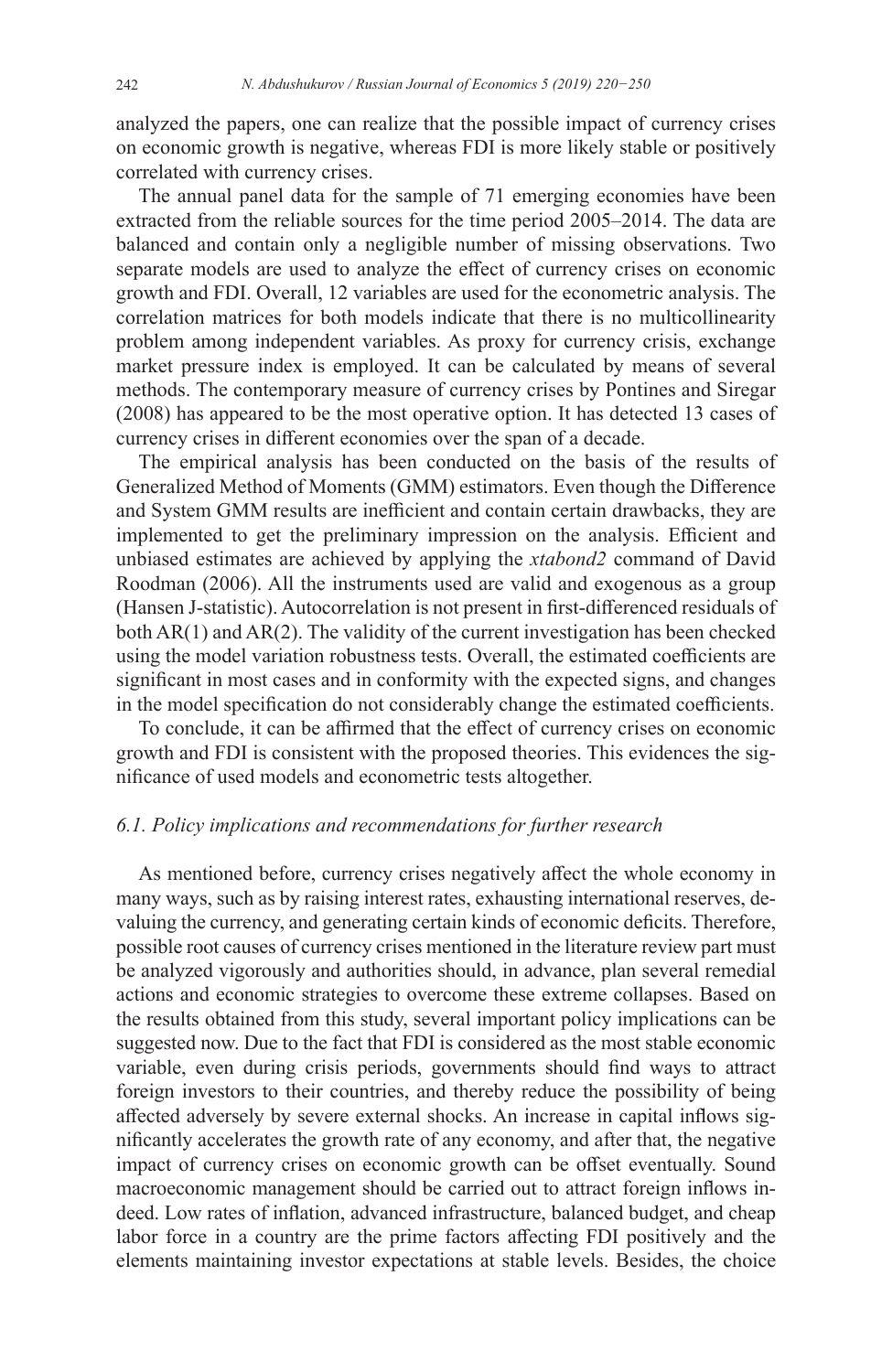of exchange rate regimes is an important element too. This is because applying pegs to an exchange rate can lead to a currency crisis ultimately. Therefore, the advantages of exchange rate flexibility should be also taken into account while making policy decisions. In addition, increases in human and physical capital can definitely improve the economy overall, and reduce the severity of currency crises. These require the allocation of large amounts of money by government for the purpose of enhancing the educational sector in a country and increasing wages so as to promote labor force. Once the determinants likely to influence economic growth positively achieve desired levels or rates of growth, then the negative effects of currency crises can be neutralized in any country.

In future research, one can use other measures of calculating exchange market pressure index which may give much more accurate results overall. In fact, due to unavailability of monthly data for all countries sampled, annual panel data are used in this study to calculate that index. If there were sufficient amount of data on a monthly basis for all selected economies, the results would be more accurate and efficient in many respects. Moreover, one can modify the methodology of this study in order to use different econometric estimators, such as instrumental variables regression or maximum likelihood estimation methods. Advanced robustness tests can be employed, so that the results obtained demonstrate the validity of both economic and econometric modeling. Besides, in addition to the exchange market pressure index, one can use the exchange market regime as a control variable in econometric models. This might provide much deeper analysis and new approaches into the issue under consideration.

# **References**

- Alves, A., Ferrary-Filho, F., & de Paula, L. (2004). Currency crises, speculative attacks and financial instability in a global world: A post Keynesian approach with reference to Brazilian currency crisis. *Revista Venezolana de Analises de Coyntura, X* (1), 173–200.
- Anderson, T., & Hsiao, C. (1981). Estimation of dynamic models with error components. *Journal of the American Statistical Association, 76* (375), 598–606. [https://doi.org/10.1080/01621459](https://doi.org/10.1080/01621459.1981.10477691) [.1981.10477691](https://doi.org/10.1080/01621459.1981.10477691)
- Acemoglu, D., & Johnson, S. (2007). Disease and development: The effect of life expectancy on economic growth. *Journal of Political Economy, 115* (6), 925–985.
- Arellano, M., & Bond, S. (1991). Some tests of specification for panel data: Monte Carlo evidence and an application to employment equations. *The Review of Economic Studies*, *58* (2), 277–297. <https://doi.org/10.2307/2297968>
- Arellano, M., & Bover, O. (1995). Another look at the instrumental variable estimation of errorcomponents models. *Journal of Econometrics*, *68* (1), 29–51. [https://doi.org/10.1016/0304-](https://doi.org/10.1016/0304-4076(94)01642-D) [4076\(94\)01642-D](https://doi.org/10.1016/0304-4076(94)01642-D)
- Baum, C. (2006). *An introduction to modern econometrics using Stata*. College Station, TX: Stata Press.
- Beck, N., & Katz, J. (1995). What to do (and not to do) with time-series cross-section data. *American Political Science Review*, *89* (3), 634–647.<https://doi.org/10.2307/2082979>
- Blaszkiewicz, M., & Paczyсski, W. (2001). The economic and social consequences of financial crises. In: M. Dabrowski (Ed.), *Currency crises in emerging markets—Selected comparative Studies* (CASE Reports, No. 11, pp. 103–122). Warsaw: CASE—Center for Social and Economic Research.
- Bird, G., & Mandilaras, A. (2006). Regional heterogeneity in the relationship between fiscal imbalances and foreign exchange market pressure. *World Development*, *34* (7), 1171–1181. <https://doi.org/10.1016/j.worlddev.2005.11.017>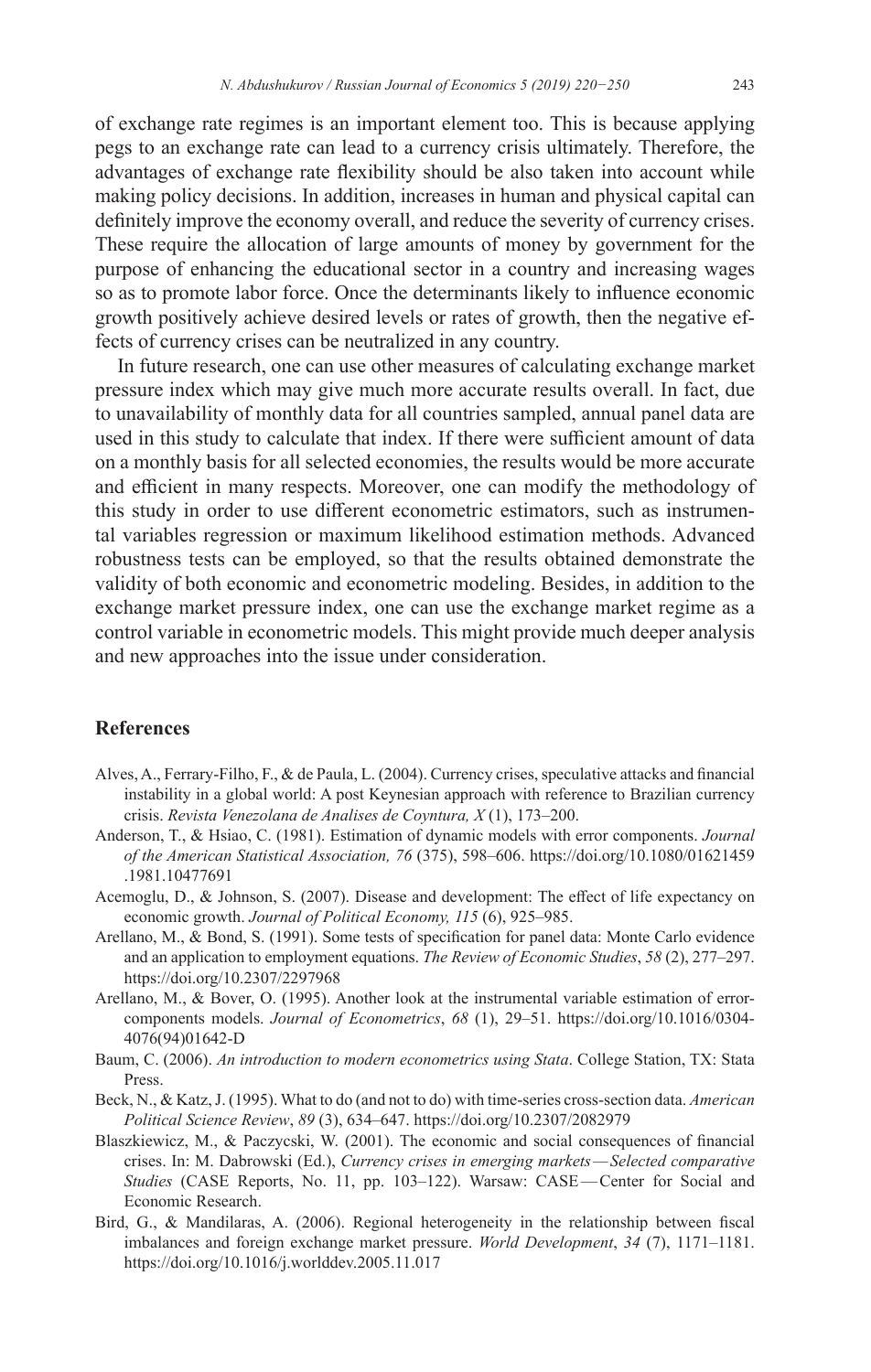- Blundell, R., & Bond, S. (1998). Initial conditions and moment restrictions in dynamic panel data models. *Journal of Econometrics*, *87* (1), 115–143. [https://doi.org/10.1016/S0304-](https://doi.org/10.1016/S0304-4076(98)00009-8) [4076\(98\)00009-8](https://doi.org/10.1016/S0304-4076(98)00009-8)
- Calvo, G. A., Izquierdo, A., & Talvi, E. (2006a). Sudden stops and phoenix miracles in emerging markets. *American Economic Review*, *96* (2), 405–410. [https://doi.](https://doi.org/10.1257/000282806777211856) [org/10.1257/000282806777211856](https://doi.org/10.1257/000282806777211856)
- Calvo, G., Izquierdo, A., & Talvi, E. (2006b). Phoenix miracles in emerging markets: Recovering without credit from systemic financial crises. *IDB Working Paper*, No. 475. [https://dx.doi.](https://dx.doi.org/10.2139/ssrn.1820048) [org/10.2139/ssrn.1820048](https://dx.doi.org/10.2139/ssrn.1820048)
- Corsetti, G., Pesenti P., & Roubini, N. (1998a). What caused the Asian currency and financial crisis? Part I: A macroeconomic overview. *NBER Working Papers,* No. 6833. [https://doi.org/10.3386/](https://doi.org/10.3386/w6833) [w6833](https://doi.org/10.3386/w6833)
- Corsetti, G., Pesenti P., & Roubini, N. (1998b). What caused the Asian currency and financial crisis? Part II: The policy debate. *NBER Working Papers,* No. 6834.<https://doi.org/10.3386/w6834>
- Culem, C. (1988). The locational determinants of direct investments among industrialized countries. *European Economic Review*, *32* (4), 885–904. [https://doi.org/10.1016/0014-2921\(88\)90051-7](https://doi.org/10.1016/0014-2921(88)90051-7)
- Dabrowski, M. (Ed.) (2002). *Currency crises in emerging market economics: Causes, consequences and policy lessons* (CASE Reports, No. 51). Warsaw: CASE—Center for Social and Economic Research.
- Demirhan, E., & Masca, M. (2008). Determinants of foreign direct investment flows to developing countries: A cross-sectional analysis. *Prague Economic Papers*, *17* (4), 356–369.
- Edwards, S. (1990). Capital flows, foreign direct investment, and dept—equity swaps in developing countries. *NBER Working Paper*, No. 3497.<https://doi.org/10.3386/w3497>
- Eichengreen, B., Rose, A., Wyplosz, C., Dumas, B., & Weber, A. (1995). Exchange market mayhem: The antecedents and aftermath of speculative attacks. *Economic Policy*, *10* (21), 249–312. <https://doi.org/10.2307/1344591>
- Eichengreen, B., Rose, A., & Wyplosz, C. (1996). Contagious currency crises: First tests. *The Scandinavian Journal of Economics*, *98* (4), 463–484. <https://doi.org/10.2307/3440879>
- Eicher, T., Mutti, J., & Turnovsky, M. (2009). *International economics*. London: Routledge.
- Erler, A., Bauer, C., & Herz, B. (2014). Defending against speculative attacks—It is risky, but it can pay off. *Journal of Banking & Finance*, *47*, 309–330. [https://doi.org/10.1016/j.](https://doi.org/10.1016/j.jbankfin.2014.03.036) [jbankfin.2014.03.036](https://doi.org/10.1016/j.jbankfin.2014.03.036)
- Feridun, M. (2007). An econometric analysis of the Mexican Peso crisis of 1994–1995. *Doğuş Üniversitesi Dergisi*, *1* (8), 28–35. <https://doi.org/10.31671/dogus.2019.239>
- Fernandez-Arias, E., & Hausmann, R. (2001). Is foreign direct investment a safer form of financing? *Emerging Markets Review, 2* (1), 34–49. [https://doi.org/10.1016/S1566-](https://doi.org/10.1016/S1566-0141(00)00018-2) [0141\(00\)00018-2](https://doi.org/10.1016/S1566-0141(00)00018-2)
- Flood, R. P., & Garber, P. M. (1984). Collapsing exchange-rate regimes: Some linear examples. *Journal of International Economics, 17* (1–2), 1–13. [https://doi.org/10.1016/0022-](https://doi.org/10.1016/0022-1996(84)90002-3) [1996\(84\)90002-3](https://doi.org/10.1016/0022-1996(84)90002-3)
- Frankel, J., & Rose, A. (1996). Currency crashes in emerging markets: An empirical treatment. *Journal of International Economics*, *41* (3–4), 351–366. [https://doi.org/10.1016/S0022-](https://doi.org/10.1016/S0022-1996(96)01441-9) [1996\(96\)01441-9](https://doi.org/10.1016/S0022-1996(96)01441-9)
- Gastanaga, V., Nugent, J., & Pashamova, B. (1998). Host country reforms and FDI inflows: How much difference do they make? *World Development*, *26* (7), 1299–1314. [https://doi.](https://doi.org/10.1016/s0305-750x(98)00049-7) [org/10.1016/s0305-750x\(98\)00049-7](https://doi.org/10.1016/s0305-750x(98)00049-7)
- Gunsel, N., Tursoy, T., & Rjoub, H. (2010). An empirical analysis of currency crises, fundamentals and speculative pressure. *African Journal of Business Management, 4* (6), 972–978.
- Hansen, L. P. (1982). Large sample properties of generalized method of moments estimators. *Econometrica*, *50* (4), 1029–1054.<https://doi.org/10.2307/1912775>
- Hutchison, M., & Noy, I. (2002). Output costs of currency and balance of payments crises in emerging markets. *Comparative Economic Studies*, *44* (2–3), 27–44. [https://doi.org/10.1057/](https://doi.org/10.1057/ces.2002.8) [ces.2002.8](https://doi.org/10.1057/ces.2002.8)
- IMF (2012). *World economic outlook, October 2012: Coping with high debt and sluggish growth*. Washington, DC: International Monetary Fund.
- Jordaan, J. C. (2004). *Foreign direct investment and neighbouring influences*. PhD thesis, University of Pretoria. <https://repository.up.ac.za/bitstream/handle/2263/24008/Complete.pdf>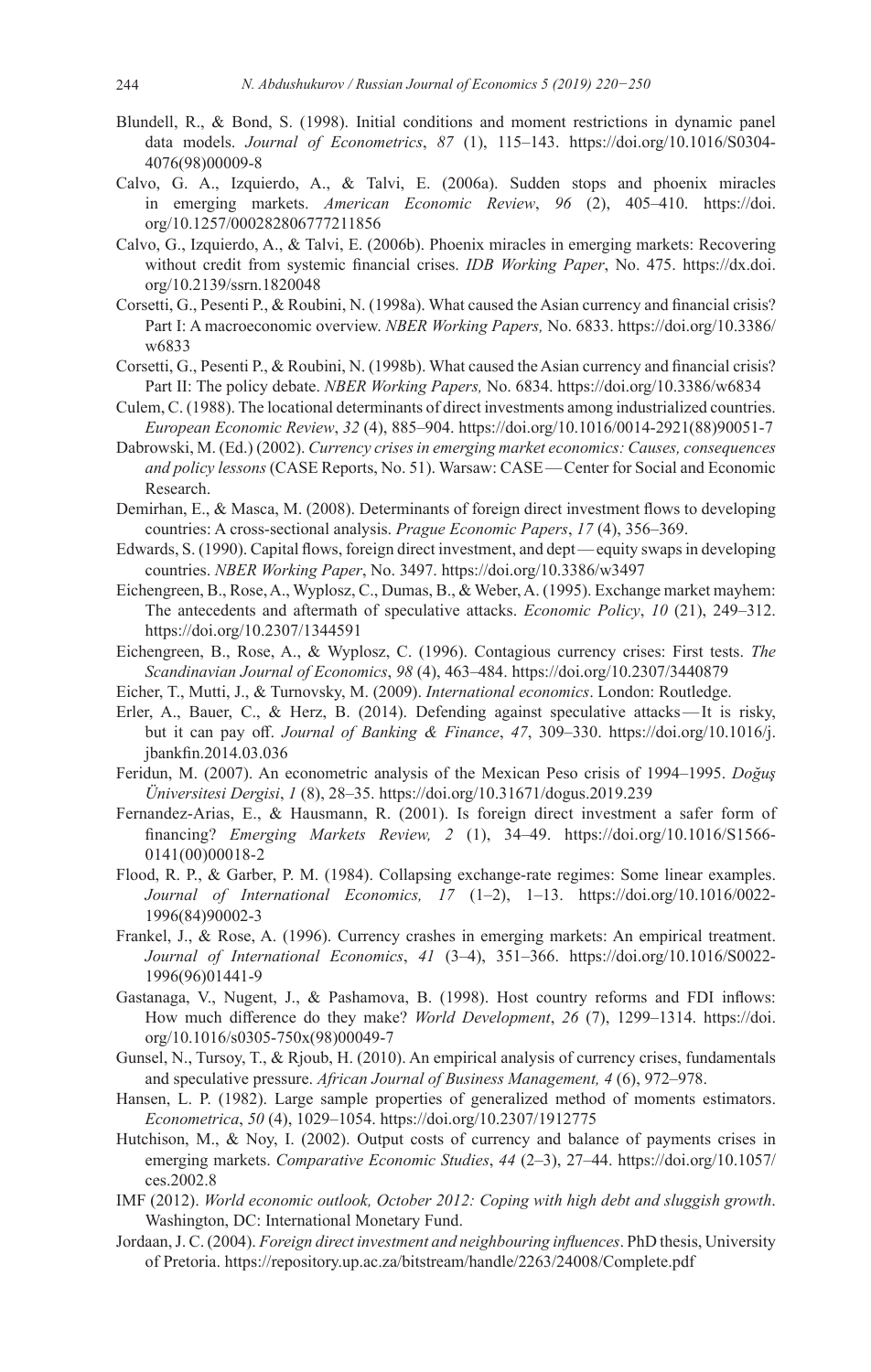- Kaminsky, G., Lizondo, S., & Reinhart, C. (1998). Leading indicators of currency crises. *IMF Staff Papers*, *45* (1), 1–48.
- Kaminsky, G., & Reinhart, C. (1999). The twin crises: The causes of banking and balance-ofpayments problems. *American Economic Review*, *89* (3), 473–500. [https://doi.org/10.1257/](https://doi.org/10.1257/aer.89.3.473) [aer.89.3.473](https://doi.org/10.1257/aer.89.3.473)
- Kraay, A. (2003). Do high interest rates defend currencies during speculative attacks? *Journal of International Economics*, *59* (2), 297–321. [https://doi.org/10.1016/S0022-1996\(02\)00021-1](https://doi.org/10.1016/S0022-1996(02)00021-1)
- Krugman, P. (1979). A model of balance-of-payments crises. *Journal of Money, Credit and Banking*, *11* (3), 311–325.
- Lucas, R. (1988). On the mechanics of economic development. *Journal of Monetary Economics, 22* (1), 3–42. [https://doi.org/10.1016/0304-3932\(88\)90168-7](https://doi.org/10.1016/0304-3932(88)90168-7)
- Mankiw, N. (2009). *Macroeconomics*. New York: Worth Publishers.
- Milesi-Ferretti, G., & Razin, A. (1998). Current account reversals and currency crisis: Empirical regularities. *IMF Working Papers*, *98* (89), 1–44.
- Mileva, E. (2007). *Using Arellano–Bond dynamic panel GMM estimators in Stata*. Unpublished manuscript, Economics Department, Fordham University.
- Neumayer, E., & Plümper, T. (2017). *Robustness tests for quantitative research*. Cambridge: Cambridge University Press. <https://doi.org/10.1017/9781108233590>
- Nickell, S. (1981). Biases in dynamic models with fixed effects. *Econometrica*, *49* (6), 1417–1426. <https://doi.org/10.2307/1911408>
- Nigh, D. (1985). The effect of political events on United States direct foreign investment: A pooled time-series cross-sectional analysis. *Journal of International Business Studies*, *16* (1), 1–17. <https://doi.org/10.1057/palgrave.jibs.8490439>
- Obstfeld, M. (1994). The logic of currency crisis. *NBER Working Paper*, No. 4640. [https://doi.](https://doi.org/10.3386/w4640) [org/10.3386/w4640](https://doi.org/10.3386/w4640)
- O'Meara, G. (2015). Examining the determinants of foreign direct investment. *Undergraduate Economic Review, 11* (1). Available at: <http://digitalcommons.iwu.edu/uer/vol11/iss1/13>
- Pontines, V., & Siregar, R. (2008). Fundamental pitfalls of exchange market pressure-based approaches to identification of currency crises. *International Review of Economics & Finance*, *17* (3), 345–365.<https://doi.org/10.1016/j.iref.2006.10.001>
- Pourshahabi, F., & Dahmardeh, N. (2015). Economic sanctions, speculative attacks and currency crisis. *Asian Economic and Financial Review*, *5* (2), 340–355. [https://doi.org/10.18488/journal.](https://doi.org/10.18488/journal.aefr/2015.5.2/102.2.340.355) [aefr/2015.5.2/102.2.340.355](https://doi.org/10.18488/journal.aefr/2015.5.2/102.2.340.355)
- Phung, H. (2017). Impact of institutional and political variables on foreign direct investment in developing countries. *The Park Place Economist, 25* (1). Available at: [https://digitalcommons.](https://digitalcommons.iwu.edu/parkplace/vol25/iss1/15) [iwu.edu/parkplace/vol25/iss1/15](https://digitalcommons.iwu.edu/parkplace/vol25/iss1/15)
- Roodman, D. (2006). How to do Xtabond2: An introduction to "difference" and "system" GMM in Stata. *Center for Global Development Working Papers*, No. 103.
- Salant, S., & Henderson, D. (1978). Market anticipations of government policies and the price of gold. *Journal of Political Economy*, *86* (4), 627–648.<http://dx.doi.org/10.1086/260702>
- Schnatz, B. (2000). Speculative attacks in emerging markets: The role of macroeconomic fundamentals. *Intereconomics*, *35* (2), 81–89.<https://doi.org/10.1007/bf02930131>
- Schneider, F., & Frey, B. (1985). Economic and political determinants of foreign direct investment. *World Development*, *13* (2), 161–175. [https://doi.org/10.1016/0305-750X\(85\)90002-6](https://doi.org/10.1016/0305-750X(85)90002-6)
- Soliman, M. (2005). The effect of currency crises on foreign direct investment activity in emerging markets. *Review of Applied Economics, 1* (2), 255–272.
- UNCTAD (1998). *World investment report (WIR) 1998: Trends and determinants.* New York and Geneva. [https://unctad.org/en/Docs/wir1998\\_en.pdf](https://unctad.org/en/Docs/wir1998_en.pdf)
- Upreti, P. (2015). Factors affecting economic growth in developing countries. *Major Themes in Economics, 17* (1), 37–54. <https://scholarworks.uni.edu/mtie/vol17/iss1/5>
- Walter, S. (2007). *Explaining policy responses to speculative attacks: The political economy of currency crises.* Doctoral Thesis, ETH Zürich. <https://doi.org/10.3929/ethz-a-005410067>
- Windmeijer, F. (2005). A finite sample correction for the variance of linear efficient two-step GMM estimators. *Journal of Econometrics*, *126* (1), 25–51. [https://doi.org/10.1016/j.](https://doi.org/10.1016/j.jeconom.2004.02.005) [jeconom.2004.02.005](https://doi.org/10.1016/j.jeconom.2004.02.005)
- Zenker, A. (2014). *Currency speculation in fixed exchange rate regimes*. Wiesbaden: Springer Gabler.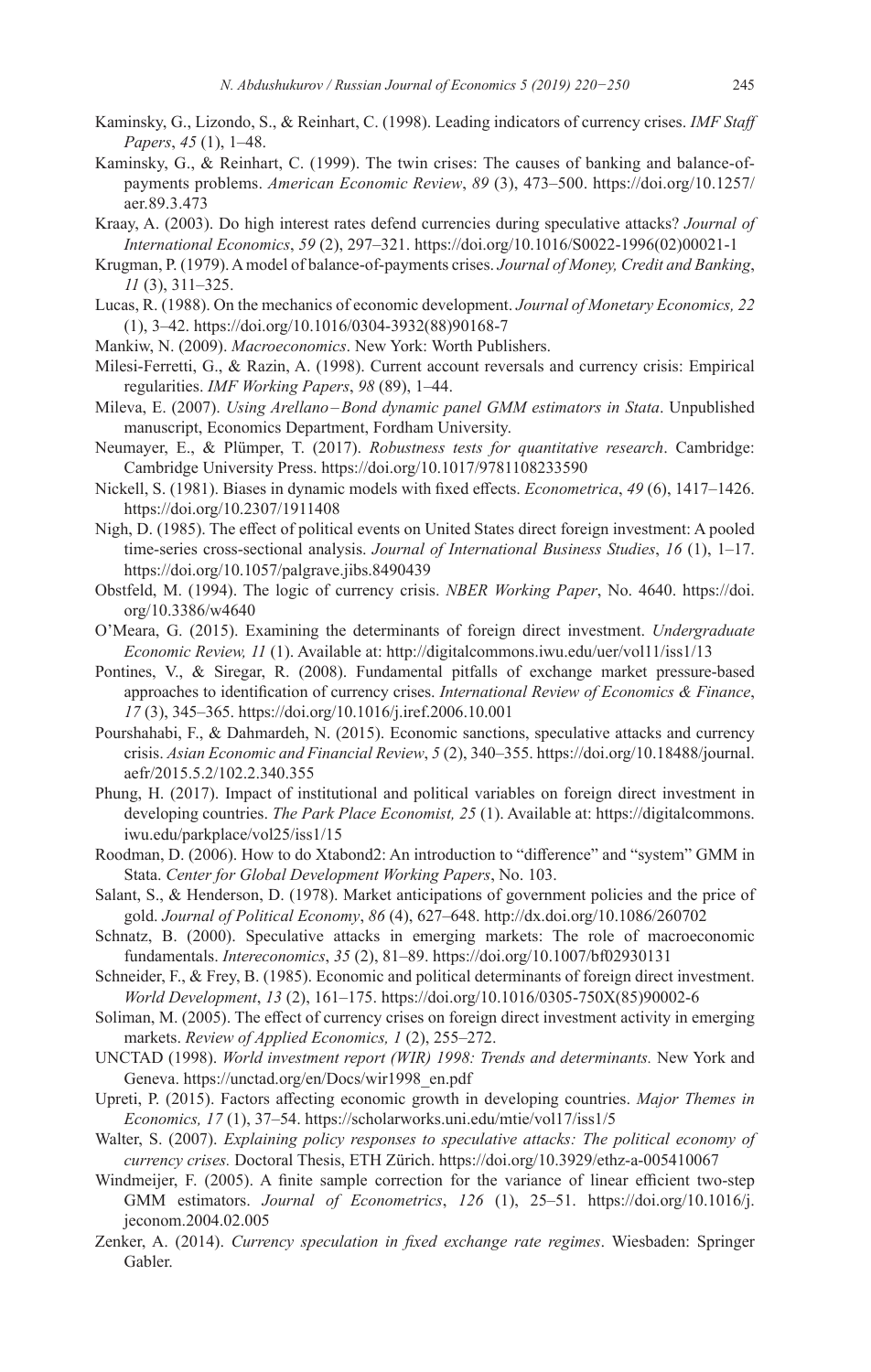# **Appendix A**

#### **Table A1**

The assumptions of the Salant–Henderson model.

| No.            | Assumptions                                                                                                                                                                                                   |
|----------------|---------------------------------------------------------------------------------------------------------------------------------------------------------------------------------------------------------------|
| 1              | Mine owners have an initial gold stock $\overline{I}$ of unknown size which they extract without cost and<br>sell in a competitive market.                                                                    |
| $\overline{2}$ | The government possesses an initial stockpile of gold $\bar{G}$ that may be sold in a single auction in<br>the next period with constant probability $\alpha$ , assessed by both mine owners and speculators. |
| 3              | Speculators have neither inventories nor storage cost and are free to buy and resell gold.                                                                                                                    |
| 4              | Consumers' demand for gold $D(.)$ is downward sloping with a choke price $P_c$ above which<br>demand is zero.                                                                                                 |
| 5              | Agents are risk-neutral and act to maximize discounted expected profits.                                                                                                                                      |
| 6              | P, represents the price of gold which will emerge at time t in the absence of an auction while $f_t$<br>is the real price resulting in case of a sale.                                                        |
| 7              | The stock of gold owned by the private sector at the beginning of period $t$ in the absence of an<br>auction is denoted $S_{\prime}$ .                                                                        |
| 8              | The timing of the auction is an exogenous random process.                                                                                                                                                     |

*Source:* Zenker (2014).

#### **Table A2**

The assumptions of the Krugman model.

| No.            | Assumptions                                                                                                                                                                                                                                                                                                                                                                                                                        |
|----------------|------------------------------------------------------------------------------------------------------------------------------------------------------------------------------------------------------------------------------------------------------------------------------------------------------------------------------------------------------------------------------------------------------------------------------------|
| 1              | The domestic country is a small economy and produces a single composite tradable good whose<br>price is set on world markets. Hence, the <i>Purchasing Power Parity</i> (PPP) holds, that is $P = SP^*$ ,<br>stating that the domestic price level $P$ is determined by the exogenously given foreign price level<br>$P^*$ and the spot exchange rate S. Since it is also assumed that $P^* = 1$ , the PPP simplifies to $P = S$ . |
| $\overline{2}$ | Prices and wages are assumed to be fully flexible, whereby output is always at the full-<br>employment level Y.                                                                                                                                                                                                                                                                                                                    |
| 3              | The balance of trade $B$ which here is also the BOP is determined by the difference between output<br>and spending, i.e. $B = Y - G - C(Y - T, W)$ , with G being government expenditure, C being private                                                                                                                                                                                                                          |
|                | consumption, and $W$ being private wealth (all expressed in real terms). $C(.)$ is assumed to be                                                                                                                                                                                                                                                                                                                                   |
|                | increasing both in net income $Y - T$ and wealth W, that is $\frac{\partial C}{\partial Y}, \frac{\partial C}{\partial W} > 0$ and $\frac{\partial C}{\partial T} < 0$ .                                                                                                                                                                                                                                                           |
| 4              | In the asset market, investors can choose between the two assets domestic and foreign currency<br>which both yield zero interest. Hence, the real private wealth $W$ of domestic residents is defined<br>as the sum of the real value of their holdings of domestic money $M$ and their holdings of foreign<br>money <i>F</i> : $W = \frac{M}{P} + F$ .                                                                            |
| 5              | Since foreigners do not hold domestic money, $M$ is also the outstanding stock of domestic money<br>and the stock that domestic residents must be willing to hold in equilibrium.                                                                                                                                                                                                                                                  |
| 6              | With desired holdings of domestic money being proportional to wealth, the portfolio equilibrium                                                                                                                                                                                                                                                                                                                                    |
|                | condition is $\frac{M}{P} = L(\pi)W$ where $\pi$ denotes the exogenous expected rate of inflation and, at the same                                                                                                                                                                                                                                                                                                                 |
|                | time, of depreciation and $L(.)$ indicates the demand for domestic money which is assumed to be                                                                                                                                                                                                                                                                                                                                    |
|                | decreasing in $\pi$ , i.e. $\frac{\partial L}{\partial \pi} < 0$ .                                                                                                                                                                                                                                                                                                                                                                 |

*Source:* Zenker (2014).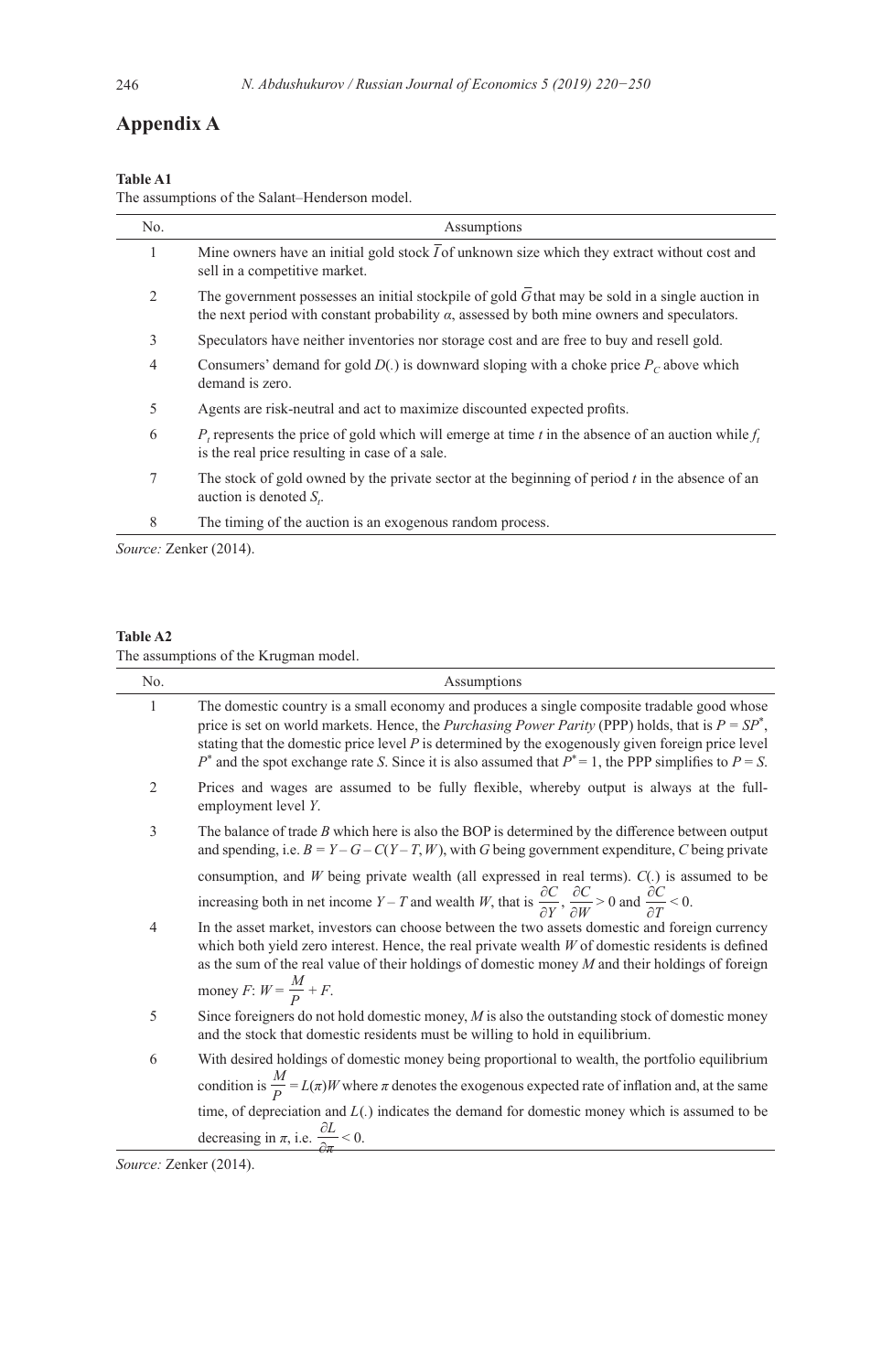| The assumptions of the Flood–Garber model. |  |  |  |
|--------------------------------------------|--|--|--|
|--------------------------------------------|--|--|--|

| No. | Assumptions                                                                                                                                                                                                                                                                                                                                                                                                                                   |
|-----|-----------------------------------------------------------------------------------------------------------------------------------------------------------------------------------------------------------------------------------------------------------------------------------------------------------------------------------------------------------------------------------------------------------------------------------------------|
| 1   | The domestic country is a small economy where the PPP $P(t) = S(t)P^{*}(t)$ holds, with $P(t)$<br>denoting the domestic and foreign price level and $S(t)$ the spot exchange rate at time t. The<br>exogenous foreign price level $P^*(t)$ is set at a constant level $P^*$ .                                                                                                                                                                 |
| 2   | Agents are assumed to have perfect foresight. Therefore, the Uncovered Interest Parity (UIP) of<br>the form $i(t) = i^*(t) + \frac{S(t)}{S(t)}$ holds which states that the domestic interest rate $i(t)$ is determined by<br>the exogenous foreign interest rate $i^*(t)$ plus the actual rate of depreciation of the exchange rate<br>$\frac{S(t)}{S(t)}$ . For convenience, $i^*(t)$ is held constant at $i^*$ .                           |
| 3   | Four assets are available to domestic residents: domestic money, domestic bonds, foreign<br>currency, and foreign bonds. Whereas domestic money yields a monetary service to domestic<br>residents, foreign money does not. Hence, domestic citizens will not hold foreign money,<br>implying that foreign money is denominated in return by domestic money and by domestic and<br>foreign bonds which are assumed to be perfect substitutes. |
| 4   | The government possesses a stock of foreign currency which is used to peg the value of the<br>exchange rate at value $\overline{S}$ .                                                                                                                                                                                                                                                                                                         |
| 5   | The money market equilibrium condition is given by $\frac{M(t)}{P(t)} = \alpha_0 - \alpha_1 i(t)$ where $M(t)$ is the<br>domestic money stock, and $\alpha_0$ and $\alpha_1$ denote parameters of the money demand with $\alpha_0$ , $\alpha_1 > 0$ .                                                                                                                                                                                         |
| 6   | The domestic money stock $M(t)$ must equal the book value of international reserves $R(t)$ plus<br>domestic credit $D(t)$ , that is $M(t) = R(t) + D(t)$ .                                                                                                                                                                                                                                                                                    |

*Source:* Zenker (2014).

#### **Table A4**

The assumptions of the Obstfeld model.

| No.            | Assumptions                                                                                                                                                                                                                                                                                                                                                                                                                                                                                                                                                                                                                                                                                                                                                    |
|----------------|----------------------------------------------------------------------------------------------------------------------------------------------------------------------------------------------------------------------------------------------------------------------------------------------------------------------------------------------------------------------------------------------------------------------------------------------------------------------------------------------------------------------------------------------------------------------------------------------------------------------------------------------------------------------------------------------------------------------------------------------------------------|
| $\mathbf{1}$   | Domestic output y is given by $y_t = \alpha(e_t - w_t) - u_t$ , where e is the exchange rate, w is the money wage,<br>and $u$ is a mean-zero, serially independent employment shock affected also by foreign interest rates,<br>demand shifts, etc.                                                                                                                                                                                                                                                                                                                                                                                                                                                                                                            |
| $\overline{2}$ | Workers and firms are assumed to agree to set period t wages $w_i$ , on date $t-1$ in order to maintain a<br>constant real wage, that is $w_t = E_{t-1}(e_t)$ where $E_{t-1}(\cdot)$ indicates a conditional expectation based on<br>date $t-1$ information. Since this information cannot include the unanticipated shock $u_r$ , i.e. $E_{t-1}(u_t)$<br>$= 0$ , wages cannot adjust to period t demand shocks.                                                                                                                                                                                                                                                                                                                                               |
| 3              | Again, the PPP $e = p - p^*$ holds, with p and $p^*$ denoting the domestic and foreign price level. For<br>convenience, the foreign price level $p^*$ is constant and normalized to zero, so that $e_i = p_i$ . This<br>implies that the actual depreciation rate $e_t - e_{t-1}$ is equal to the actual inflation rate $p_t - p_{t-1}$ .                                                                                                                                                                                                                                                                                                                                                                                                                      |
| 4              | The government is able to respond to demand shocks occurring in period $t$ through a change in<br>the contemporaneous exchange rate. Hence, it will attempt to follow stabilization policies. The<br>government is assumed to temporarily manage its exchange rate freely with the objective of<br>minimizing a loss function of the form $L_t = \sum_{s=t}^{\infty} \beta^{s-t} [\theta(p_s - p_{s-1})^2 + (y_s - y^*)^2]$ , where the $\beta$ is the<br>government's discount factor and $\theta$ is the weight given to the inflation target, with $0 < \beta$ , $\theta < 1$ . The<br>loss function penalizes deviations of inflation rates from a zero target and deviations of output from<br>a constant target $y^*$ which is assumed to be $y^* > 0$ . |
| 5              | The model implicitly assumes perfect capital mobility with the HIP condition holding and perfect                                                                                                                                                                                                                                                                                                                                                                                                                                                                                                                                                                                                                                                               |

5 The model implicitly assumes perfect capital mobility, with the UIP condition holding, and perfect asset sustainability, so realignment represents the only form of monetary policy.

*Source:* Zenker (2014).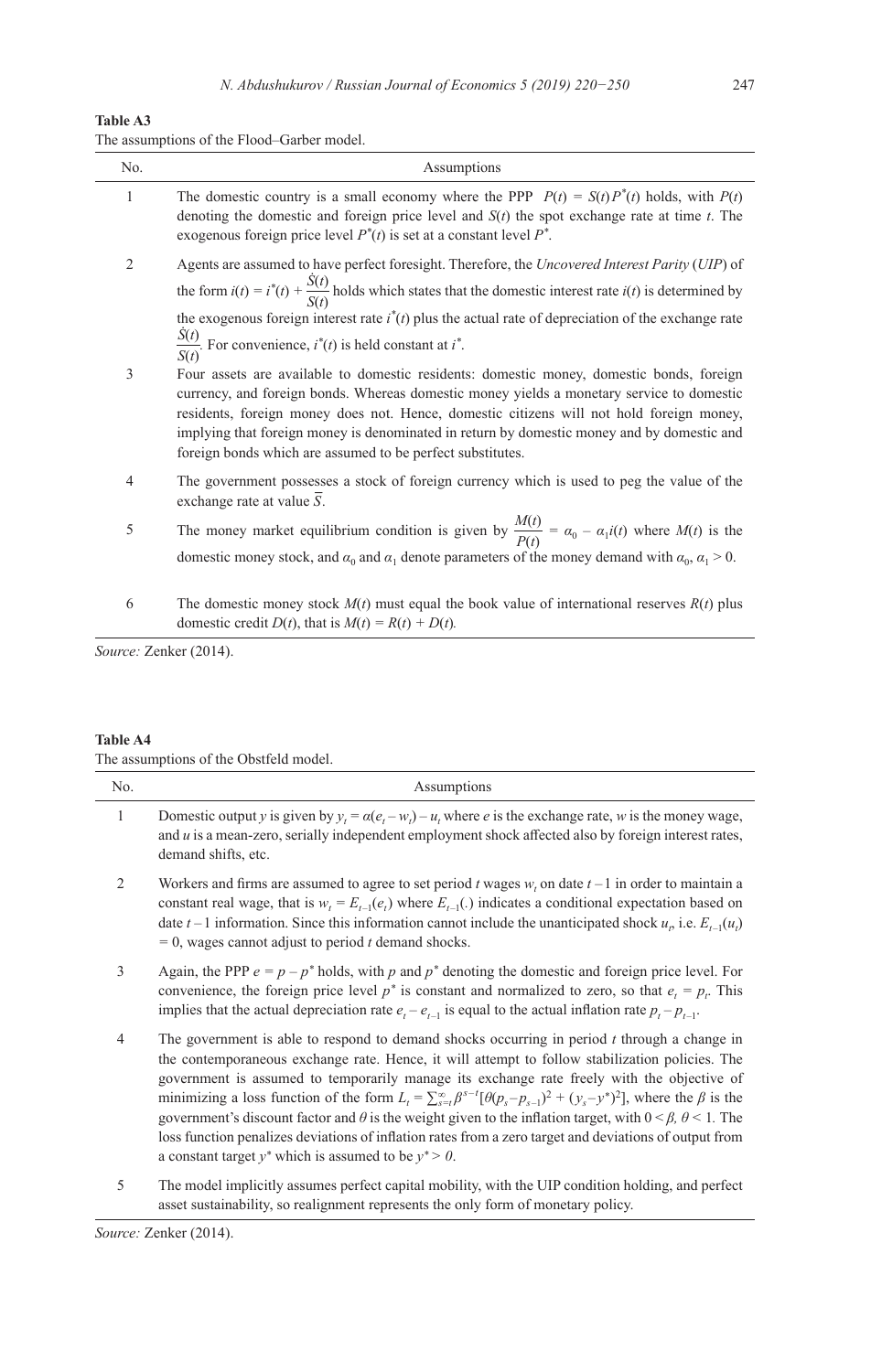#### **Table A5**

|  | The assumptions of Corsetti–Presenti–Roubini model. |  |  |  |  |  |
|--|-----------------------------------------------------|--|--|--|--|--|
|--|-----------------------------------------------------|--|--|--|--|--|

| No.        | Assumptions                                                                                                                                                                                                                                                                                                                                                                                                                                                                                                                                                                                                                                                                                                                                                         |
|------------|---------------------------------------------------------------------------------------------------------------------------------------------------------------------------------------------------------------------------------------------------------------------------------------------------------------------------------------------------------------------------------------------------------------------------------------------------------------------------------------------------------------------------------------------------------------------------------------------------------------------------------------------------------------------------------------------------------------------------------------------------------------------|
| 1          | The domestic country is a small open economy specialized in the production of a traded good<br>Y according to the aggregate Cobb-Douglas production function $Y = \tilde{A}_t K^{\alpha t} L^{1-\alpha}$ where K is<br>physical capital, L is labor and $\tilde{A}_t$ is a stochastic technology parameter which is $\tilde{A}_t = A + \sigma$<br>or $\tilde{A}_t = A - \sigma$ with a probability of 0.5 each and $A > \sigma > 0$ . Labor is inelastically supplied, and<br>normalized to 1.                                                                                                                                                                                                                                                                      |
| $\sqrt{2}$ | The asset market is assumed to be incomplete and segmented, with a fraction $\beta$ of domestic<br>agents who is called the Elite (ELI) benefiting from full access to capital markets while the<br>remaining $1 - \beta$ agents, called the Rest of the Country (ROC), do not hold any assets. In contrast,<br>the labor market is competitive for both ELI and ROC. Since ELI agents hold the entire stock of<br>domestic real money balances which provide liquidity services, their expected utility is given by<br>$E_t \sum_{s=t}^{\infty} \frac{1}{(1+\delta)^{s-t}} [C_s^{ELI} + \chi \ln \left( \frac{M_s}{P} \right)]$ where $\delta$ is the rate of time preference, $C^{ELI}$ is the con-<br>sumption by ELI, and $\frac{M}{p}$ is real money holdings. |
| 3          | ELI agents borrow funds from abroad and lend capital to domestic firms which are owned by<br>the ELI itself. Furthermore, we assume the capital stock of the economy at some initial date $t_0$<br>to be entirely financed through external borrowing. The resulting aggregate budget constraint                                                                                                                                                                                                                                                                                                                                                                                                                                                                    |
|            | of ELI agents is given by $K_{t+1} - K_t - (D_{t+1} - D_t) \frac{\varepsilon_t}{P_t} = \beta W_t - \rho_t \frac{\varepsilon_t}{P_t} D_t - C_t^{ELI} - T_t^{ELI} - \frac{M_t - M_{t-1}}{P_t}$ ,<br>where D denotes gross foreign debt, $\rho$ —the cost of borrowing in real terms, $T^{ELI}$ —net taxes paid<br>by the ELI, $\varepsilon$ is the nominal exchange rate, and W indicates the gross labor income in real terms<br>which is defined as $W_t = (1 - \alpha)Y_t$ .                                                                                                                                                                                                                                                                                       |
| 4          | Because ROC agents do not have access to the capital market, labor income represents the only<br>source of wealth to them. Hence, the aggregate budget constraint of ROC agents is given by (1<br>$-\beta$ ) $W_t = C_t^{ROC} + T_t^{ROC}$ where $C^{ROC}$ is consumption and $T^{ROC}$ are net taxes of ROC.                                                                                                                                                                                                                                                                                                                                                                                                                                                       |
| 5          | Labor income of both ELI and ROC agents is assumed to be taxed at rate $\eta_t$ such that $T_t^{ELI}$ +<br>$T_t^{ROC} = \eta_t W_t.$                                                                                                                                                                                                                                                                                                                                                                                                                                                                                                                                                                                                                                |
| 6          | A financial crisis is defined as an event occurring at time $t_c$ where the conditions $\varepsilon_{t_c} \frac{D_{t_c}}{P} > K_{t_c}$ and<br>$\varepsilon_{t_{c}+r} \frac{D_{t_{c}+r}}{P_{t_{c}+r}} = K_{t_{c}+r}$ for all $\tau \ge 1$ are satisfied, indicating that a financial crisis occurs when foreign<br>creditors are unwilling to provide further credit so that the ELI firms would be forced to declare<br>insolvency unless the government intervenes by absorbing the difference between foreign<br>private liabilities and domestic capital.                                                                                                                                                                                                        |
| 7          | The government implements tax and transfer policies and manages the stock of foreign<br>reserves, under the hypothesis that it never defaults on its domestic or external liabilities. It<br>is further assumed to borrow and lend in international financial markets at the market rate<br>r which is constant and equal to the rate of time preference $\delta$ according to the assumption<br>of a small open economy. The consolidated public sector budget identity is therefore                                                                                                                                                                                                                                                                               |
|            | $\frac{\varepsilon_t}{P_t}$ [(R <sub>t+1</sub> - L <sub>t+1</sub> ) – (R <sub>t</sub> - L <sub>t</sub> )] = $T_t^{ELI}$ + $T_t^{ROC}$ + $\frac{M_t - M_{t-1}}{P_t}$ + $r \frac{\varepsilon_t}{P_t}$ (R <sub>t</sub> - L <sub>t</sub> ), where R and L denote<br>the assets and liabilities vis-à-vis the Rest of the world (ROW), both denominated in foreign<br>currency.                                                                                                                                                                                                                                                                                                                                                                                          |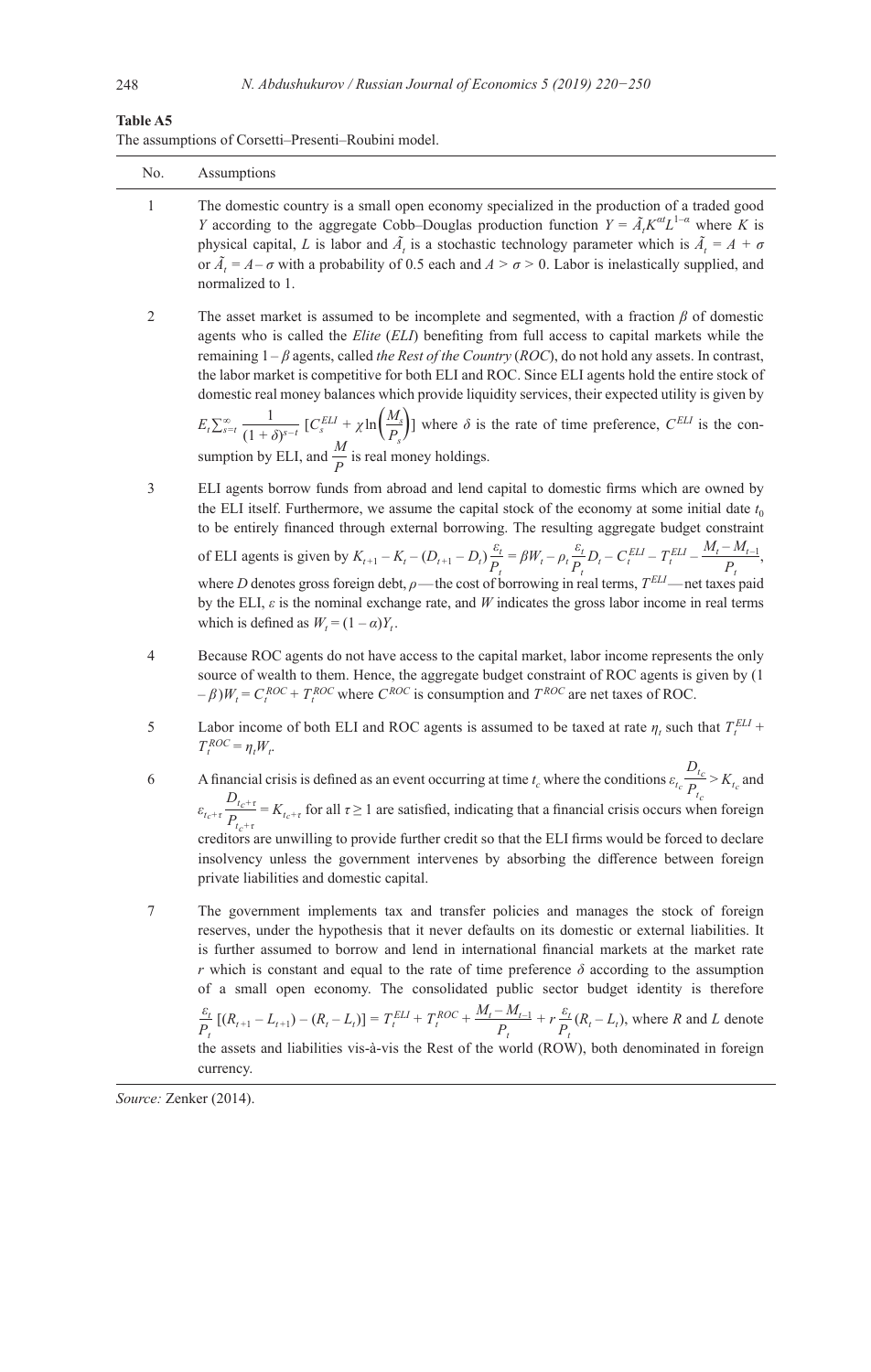| r<br>г |  |
|--------|--|
|        |  |
|        |  |
| c      |  |
|        |  |

| ٠<br>┍ |
|--------|
| c      |
| Ξ      |

| ist of countries.  |                   |                   |                           |                                             |                                            |                                           |                                                                           |
|--------------------|-------------------|-------------------|---------------------------|---------------------------------------------|--------------------------------------------|-------------------------------------------|---------------------------------------------------------------------------|
| <b>lbania</b>      | Bolivia           | Costa Rica        | Hungary                   | Lesotho                                     | Mozambique                                 | <sup>p</sup> hilippines                   | Tajikistan                                                                |
| <b>Algeria</b>     | sotswana          | roatia            | India                     |                                             | $Myamnar$<br>Namibia                       |                                           |                                                                           |
| higola             | Brazil            | ominican Republic | Indonesia                 |                                             |                                            | Qatar<br>Romania                          |                                                                           |
| Argentina          | Brunei Darussalam |                   | Iraq<br>Jamaica           | Liberia<br>Malawi<br>Malaysia<br>Mauritania | Nicaragua<br>Nigeria<br>Pakistan<br>Panama | Russia<br>Rwanda                          | Tanzania<br>Thailand<br>Trinidad & Tobago<br>Uganda<br>Ukraine<br>Ukraine |
| Armenia            | Bulgaria          | gypt<br>iji       |                           |                                             |                                            |                                           |                                                                           |
| Bahrain            | Burundi           | Gambia            |                           |                                             |                                            | Sierra Leone<br>South Africa<br>Sri Lanka |                                                                           |
| Bangladesh         | Chile<br>Chile    | Guatemala         | Jordan<br>Kenya<br>Kuwait | Mauritius<br>Mexico                         |                                            |                                           |                                                                           |
| <b>Barbados</b>    | China             | laiti             |                           | Moldova                                     | yaraguay                                   |                                           | Venezuela                                                                 |
| Relize             | Colombia          | onduras           | <b>Zyrgyzstan</b>         | Mongolia                                    | $P$ eru                                    | swaziland                                 |                                                                           |
| ource: IMF (2012). |                   |                   |                           |                                             |                                            |                                           |                                                                           |

|                                                                        | count                          | mean | sd                                                                                                                                | min   | max <sub>k</sub>                                                                                                                                         | kewness | kurtosis |
|------------------------------------------------------------------------|--------------------------------|------|-----------------------------------------------------------------------------------------------------------------------------------|-------|----------------------------------------------------------------------------------------------------------------------------------------------------------|---------|----------|
| GDP per capita growth (annual %)                                       | 710                            |      |                                                                                                                                   | 14.42 | 8.30                                                                                                                                                     |         |          |
| Human capital                                                          |                                |      |                                                                                                                                   |       |                                                                                                                                                          |         |          |
| Gross capital formation (% of GDP)                                     |                                |      |                                                                                                                                   |       |                                                                                                                                                          |         |          |
| Trade openness                                                         | $\frac{0.02}{0.02}$            |      |                                                                                                                                   |       |                                                                                                                                                          |         |          |
| Life expectancy at birth. total (years)                                |                                |      |                                                                                                                                   |       |                                                                                                                                                          |         |          |
| Inflation (annual %)                                                   | 710                            |      |                                                                                                                                   |       |                                                                                                                                                          |         |          |
| Mobile cellular subscriptions (per 100 people)                         | 01<br>001<br>001<br>001<br>001 |      | $\begin{array}{c} 3.85 \\ 15,662.5 \\ 8.59 \\ 8.38 \\ 8.07 \\ 8.27 \\ 4.126 \\ -1.81 \\ 7.13 \\ 7.00 \\ 7.00 \\ 1.86 \end{array}$ |       | $\begin{array}{l} 178,992.77\\ 178,992.71\\ 61.47\\ 311.36\\ 79.42\\ 79.82\\ 218.43\\ 218.36\\ 86.90\\ 86.9\\ 86.3\\ 86.43\\ 86.3\\ 86.63\\ \end{array}$ |         |          |
| Household final consumption expenditure (% of                          |                                |      |                                                                                                                                   |       |                                                                                                                                                          |         |          |
| $10n$ ages $15+$<br>Labor force participation rate (% of total popular |                                |      |                                                                                                                                   |       |                                                                                                                                                          |         |          |
| Population growth (annual %)                                           |                                |      |                                                                                                                                   |       |                                                                                                                                                          |         |          |
| FDI (as % of GDP)                                                      |                                |      |                                                                                                                                   |       |                                                                                                                                                          |         |          |
| <b>EMPI</b>                                                            | 710                            |      |                                                                                                                                   |       |                                                                                                                                                          |         |          |

 $\overline{\phantom{a}}$